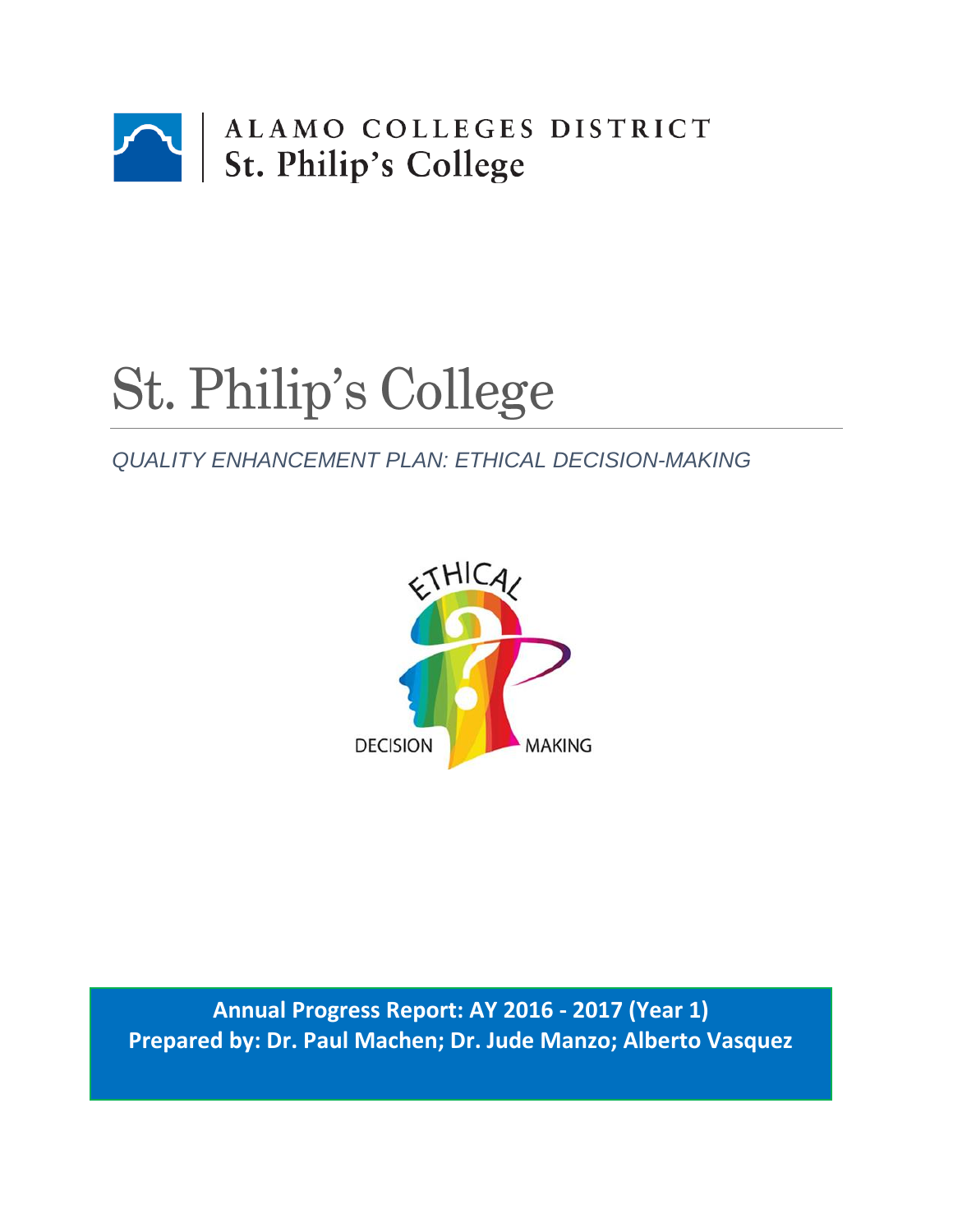



#### **TABLE OF CONTENTS**

|                                                                                 | Page           |
|---------------------------------------------------------------------------------|----------------|
| <b>Summary</b>                                                                  | $\overline{2}$ |
| <b>Implementation Timeline Overview</b>                                         | $\overline{2}$ |
| <b>Initial Goal and Intended Outcomes</b>                                       | 4              |
| Key Strategy One: Faculty and Staff Professional Development                    | 6              |
| Implementation                                                                  | 6              |
| Process Outcome 1                                                               | 8              |
| <b>Results</b>                                                                  | 8              |
| <b>Additional Measures and Actions</b>                                          | 8              |
| <b>Action Plan</b>                                                              | 9              |
| Key Strategy Two: Faculty-Student Best Practice Sharing                         | 10             |
| Implementation                                                                  | 11             |
| Process Outcome 2                                                               | 13             |
| Results                                                                         | 13             |
| <b>Additional Measures and Actions</b>                                          | 13             |
| <b>Action Plan</b>                                                              | 13             |
| Key Strategy Three: Student Engagement in Ethical Decision-Making               | 14             |
| Implementation                                                                  | 14             |
| Process Outcome 3                                                               | 22             |
| Results                                                                         | 22             |
| <b>Additional Measures and Outcomes</b>                                         | 22             |
| <b>Action Plan</b>                                                              | 28             |
| Key Strategy Four: Develop SPC Community-Wide Ethical Decision-Making Awareness | 30             |
| Implementation                                                                  | 30             |
| Process Outcome 4                                                               | 30             |
| Results                                                                         | 30             |
| <b>Additional Measures and Outcomes</b>                                         | 31             |
| <b>Action Plan</b>                                                              | 32             |
| <b>QEP Budget Summary</b>                                                       | 33             |
| <b>References</b>                                                               | 34             |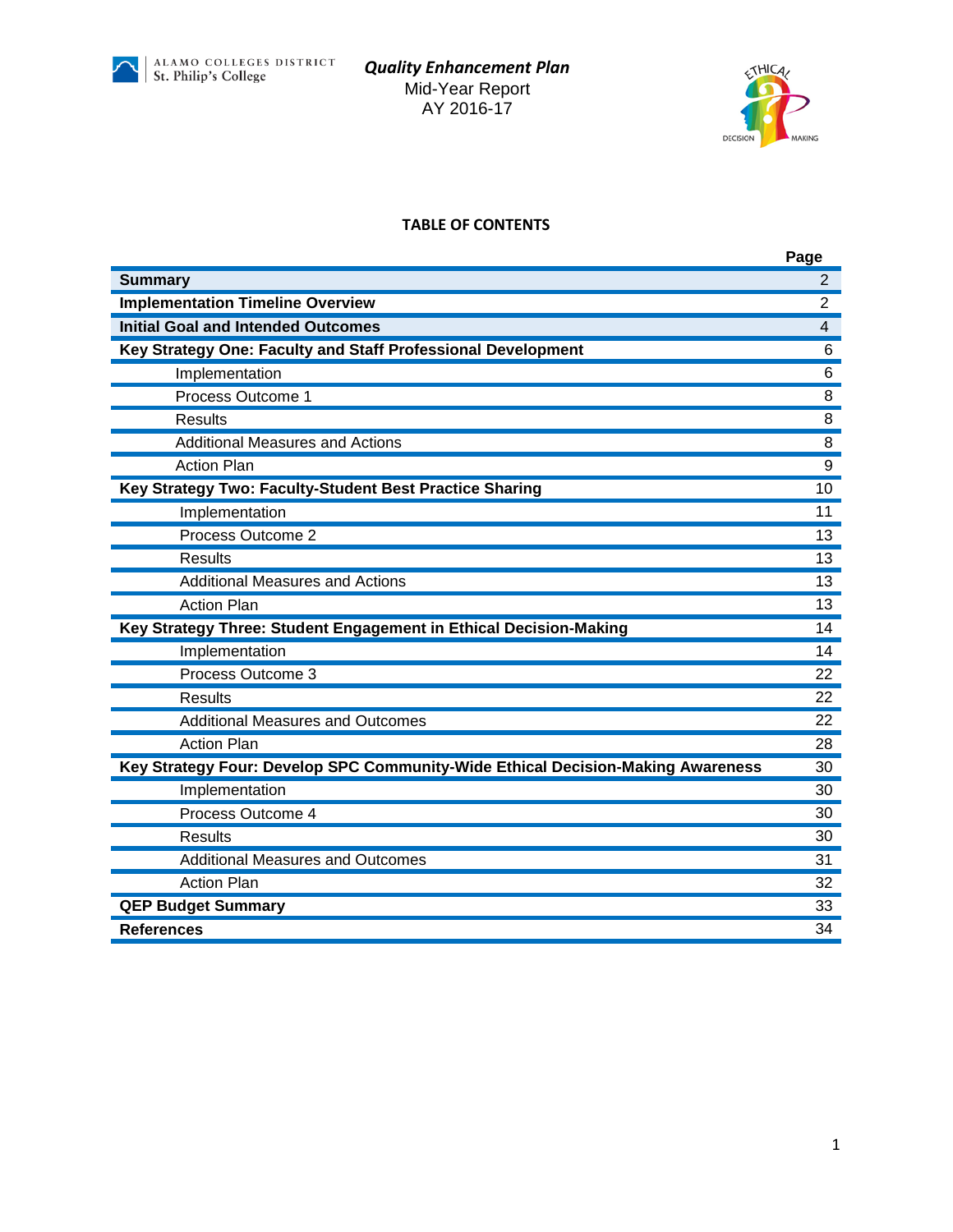



#### **Summary**

*This midyear report is based on data generated during the 2016-2017 academic year.*

St. Philip's College successfully implemented all key strategies of the Quality Enhancement Plan (QEP) according to the [published](http://alamo.edu/uploadedFiles/SPC/Faculty_and_Staff/QEP/Files/QEP%20Final%208282015%201730%20SACSCOC%20submission.pdf) proposal. This report describes major accomplishments of the Pilot Year (Year 0) and indicates College readiness for continued QEP deployment.

The Southern Association of Colleges and Schools (SACSCOC) on-site review team verbally approved St. Philip's College (SPC) QEP: Ethical Decision-Making, October 14, 2015 and described the SPC QEP as exceptional. Reaffirmation of SACSCOC accreditation has been deferred until December 2017 for St. Philip's College.

Four **Key Strategies** along with outcomes to measure their successfulness were developed for the QEP. The following narrative offers summary details of *Implementation* and *Process Outcomes* along with *Results* of the outcomes. Also described for each key strategy is *Additional Measures and Actions*. These measures and actions were proposed and implemented by the QEP Team to provide informative data to drive ongoing decision-making during QEP implementation throughout fall 2016. Finally for each of the key strategies an **Action Plan** describes the methods for improvement and continuation of the QEP for spring 2017 as recommended by the QEP Implementation Team.

## Implementation Timeline Overview

## Fall 2014-Spring 2015

Planning Year QEP professional development begins; no implementation in courses

## Fall 2015-Spring 2016

#### Pilot Year (Year 0)

QEP professional development continues; faculty workshops developed and piloted; all identified courses provide assignments related to the Ethical Decision-Making SLOs (values, issues, perspectives); campus-wide awareness campaign initiated; special projects initiated; Division roundtables initiated; Student Learning Outcomes Assessment and QEP Implementation Assessment

#### Fall 2016- Spring 2017

#### Implementation (Year 1)

QEP professional development and workshops continue; all identified courses provide assignments related to the Ethical Decision-Making SLOs (values, issues, perspectives); campus-wide awareness campaign continued; special projects continued; Division roundtables continued; continuation of QEP student learning outcomes assessment and QEP implementation assessment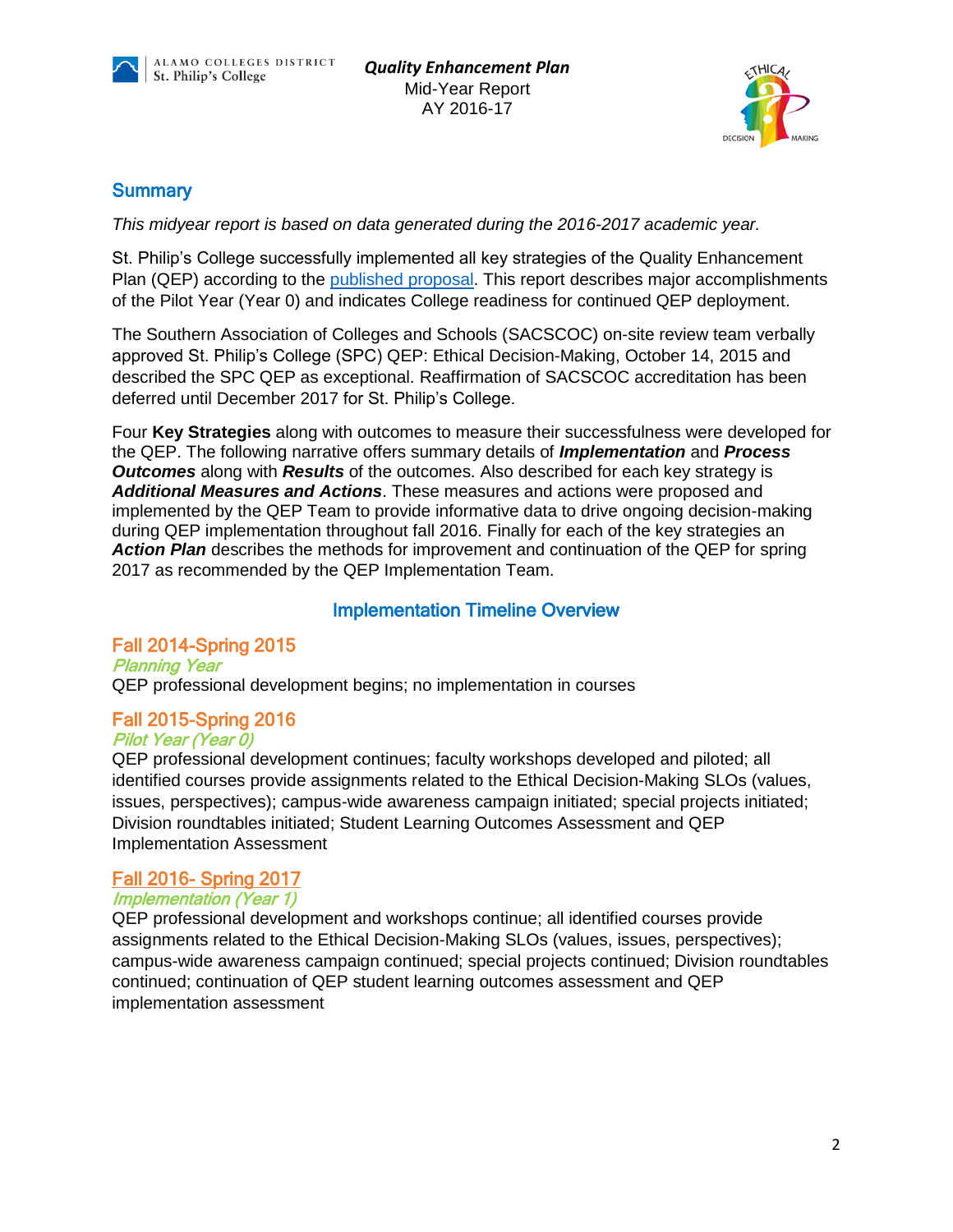



## Fall 2017- Spring 2018

#### Implementation (Year 2)

QEP professional development and workshops continue; all identified courses provide assignments related to the Ethical Decision-Making SLOs (values, issues, perspectives); campus-wide awareness campaign continued; special projects continued; Division roundtables continued; continuation of QEP student learning outcomes assessment and QEP implementation assessment

## Fall 2018- Spring 2019

#### Implementation (Year 3)

QEP professional development and workshops continue; all identified courses provide assignments related to the Ethical Decision-Making SLOs (values, issues, perspectives); campus wide awareness campaign continued; special projects continued; Division roundtables continued; continuation of QEP student learning outcomes assessment and QEP implementation assessment

#### Fall 2019- Spring 2020

#### Implementation (Year 4)

QEP professional development and workshops continue; all identified courses provide assignments related to the Ethical Decision-Making SLOs (values, issues, perspectives); campus-wide awareness campaign continued; special projects continued; Division roundtables continued; continuation of QEP student learning outcomes assessment and QEP implementation assessment

#### Fall 2020- Spring 2021

#### Implementation (Year 5)

QEP professional development and workshops continue; all identified courses provide assignments related to the Ethical Decision-Making SLOs (values, issues, perspectives); campus-wide awareness campaign continued; special projects continued; Division roundtables continued; continuation of QEP student learning outcomes assessment and QEP implementation assessment; Five Year Impact Report completed

In addition to a timeline overview, a detailed timeline for the QEP, as contained in the initial proposal, supplies a checklist for monitoring progress. Adherence to the timeline ensures each task or activity required to implement the QEP occurs.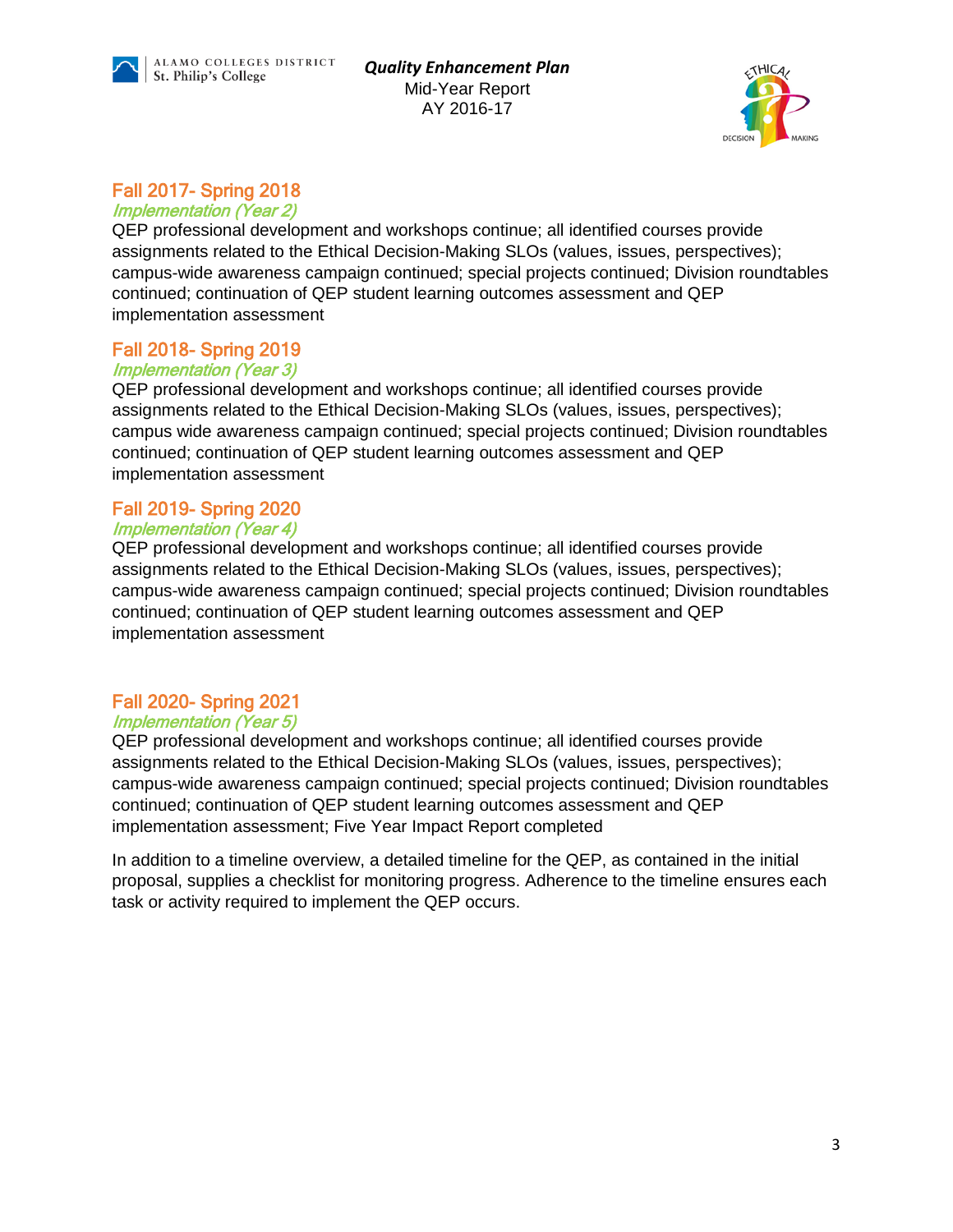ALAMO COLLEGES DISTRICT St. Philip's College

*Quality Enhancement Plan* Mid-Year Report AY 2016-17



#### Initial Goal and Intended Outcomes

The QEP goal is for students to engage in specific measurable activities that will provide opportunities to enhance their Ethical Decision-Making skills and is supported by two objectives:

- 1. Plan, implement and assess the QEP process to ensure the goal is met.
- 2. Assess student learning for attainment of Ethical Decision-Making skills.

An Annual QEP Implementation Assessment Cycle exists concurrently for each objective to assure the QEP goal is met. The graphic below represents the cycle for Objective 1:



**QEP Implementation Assessment Cycle**

*Figure 1*

Four key strategies delineate the methods to implement the QEP. Process Outcomes provide a means for assessing the success of the strategies:

- 1. Faculty and staff will have support needed to provide quality Ethical Decision-Making instruction and assignments.
- 2. Faculty and staff will have continuously improving quality of assignments.
- 3. Student engagement in Ethical Decision-Making learning activities will increase.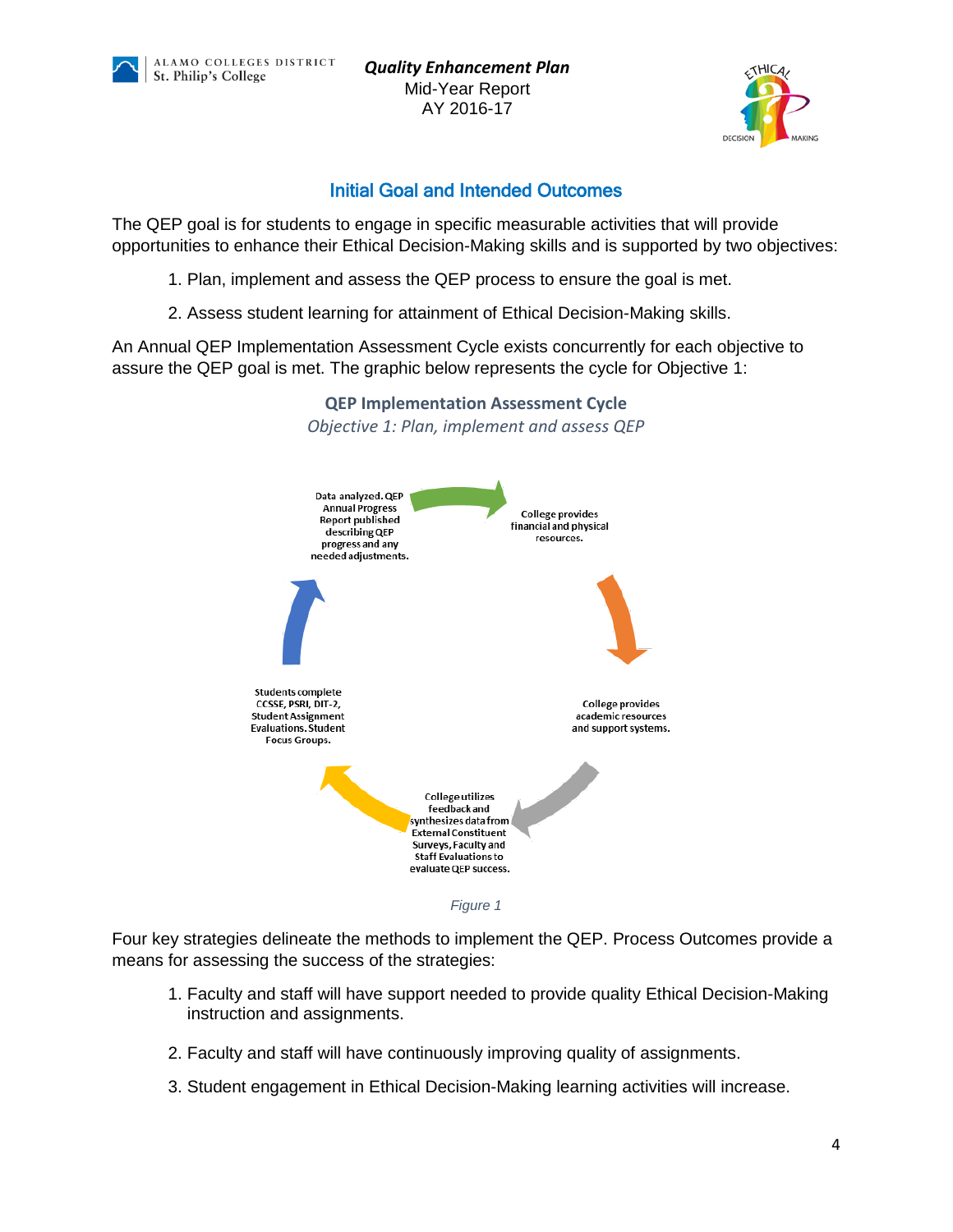



4. Awareness of Ethical Decision-Making at St. Philip's College will increase.

Assessment of student learning is accomplished by measuring competency across three Ethical Decision-Making student learning outcomes:

- 1. Values: Students gain skills to assess their own values.
- 2. Ethical Issues: Students identify and are knowledgeable of ethical issues.
- 3. Perspectives: Students analyze various ethical perspectives.

Figure 2 represents the assessment cycle for QEP Objective 2:

**QEP Implementation Assessment Cycle** *Objective 2: Assess student learning for attainment of Ethical Decision-Making skills*





As the QEP Implementation Assessment Cycle continues, results are used for ongoing improvement. External and internal constituencies are kept abreast of the current status of the QEP via the QEP Website and through presentations to various groups such as the All College Meeting and College Division meetings. The college fully expects improved student learning outcomes as faculty incorporate specific coursework designed to enhance students' Ethical Decision-Making skills into the classroom and as students engage in co-curricular learning opportunities. Additional expectations include a more collaborative campus culture and increased focus on Ethical Decision-Making.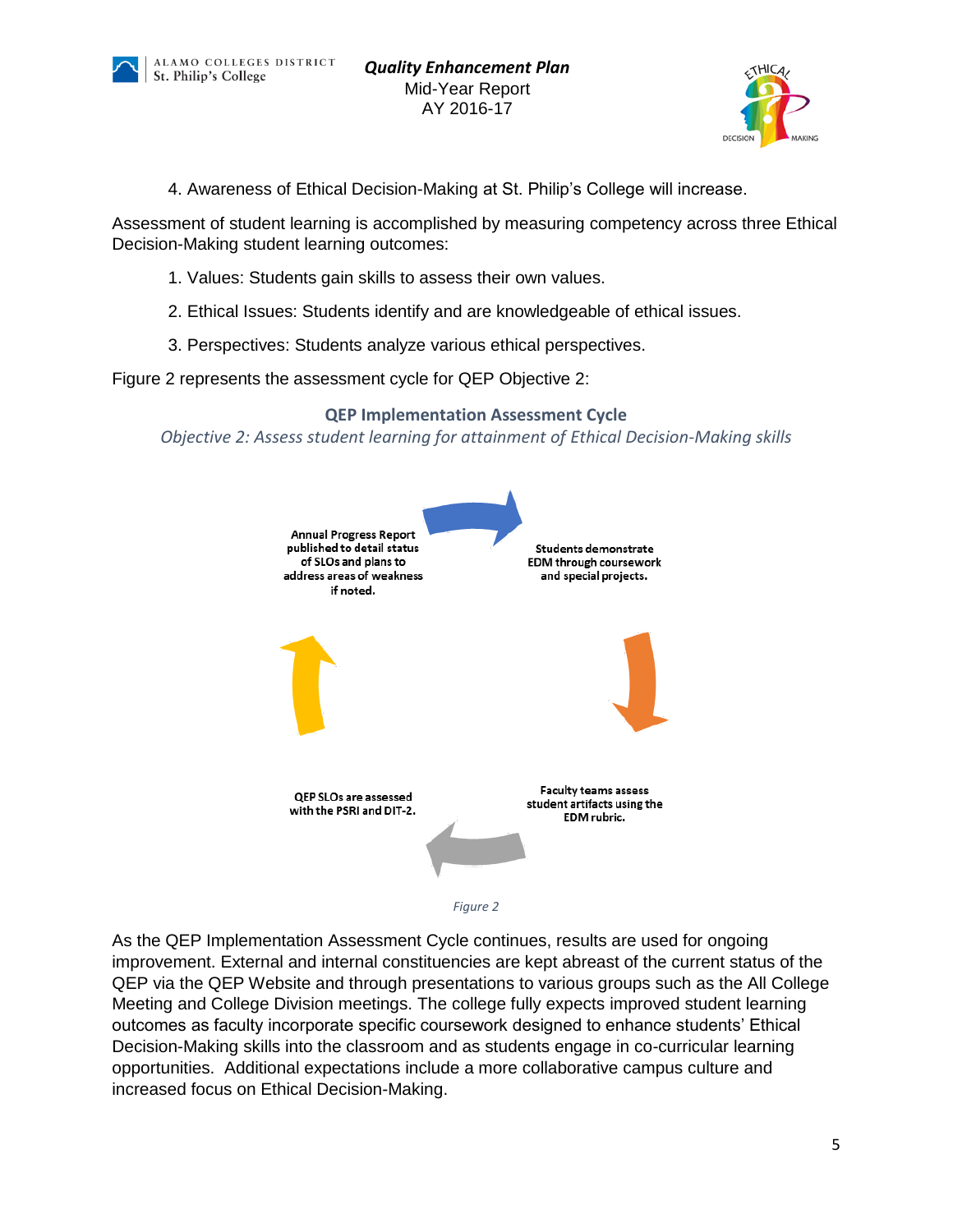



## Key Strategy One: Faculty and Staff Professional Development Activities

Several events were hosted by the QEP Implementation Team in order to promote QEP awareness, deliver professional development opportunities and continue broad-based involvement in implementing the plan. The QEP Team shared ideas and strategies developed from their research to communicate the goal, focus and intended student learning outcomes of the QEP, as well as to equip faculty and staff to develop student assignments/activities to engage students in learning about Ethical Decision-Making. This section of the report describes QEP sessions and results of those presentations or workshops intended specifically for professional development.

## Implementation: Teaching and Assessing Ethical Decision-Making

Two separate group workshops were held on campus, the first being on September 23, 2016 for new faculty and staff. A second workshop was presented to nursing faculty and staff, upon their request, for those not able to attend the workshop in September. Workshops offered opportunities for faculty and staff to learn methods for facilitating student attainment of the QEP student learning outcomes in small group settings. Furthermore, professional development for faculty and staff was delivered through a QEP presentation entitled *Teaching and Assessing Ethical Decision-Making* developed by the QEP Core Team. During the fall semester *Teaching and Assessing Ethical Decision-Making* was presented to four different audiences.

| Table 1. Fall 2016 QEP Professional Development                                                             |                    |                                                   |                |
|-------------------------------------------------------------------------------------------------------------|--------------------|---------------------------------------------------|----------------|
| <b>EVENT TITLE</b>                                                                                          | <b>DATE</b>        | LOCATION                                          | N              |
| <b>Professional Development</b><br><b>Workshop Teaching and Assessing</b><br><b>Ethical Decision-Making</b> | September 23, 2016 | New Faculty and Staff                             | 20             |
| <b>Professional Development</b><br><b>Workshop Teaching and Assessing</b><br><b>Ethical Decision-Making</b> | October 27, 2016   | Dual credit - Steele High<br>school               | 6              |
| <b>Professional Development</b><br><b>Workshop Teaching and Assessing</b><br><b>Ethical Decision-Making</b> | November 1, 2016   | <b>Nursing Department</b>                         | 10             |
| <b>Professional Development</b><br><b>Workshop Teaching and Assessing</b><br><b>Ethical Decision-Making</b> | November 10, 2016  | Dual credit - Alamo<br><b>Heights High School</b> | $\overline{4}$ |
|                                                                                                             |                    |                                                   |                |
|                                                                                                             |                    | <b>Total Participants</b>                         | 40             |

Table 1 summarizes QEP professional development opportunities offered during fall 2016 semester.

(Source: QEP Event Records 2015)

At the conclusion of each of these professional development sessions an event evaluation was administered to the participants to obtain feedback. Participants were given a hardcopy Likert scale survey and asked to offer comments and suggestions as well. QEP Directors collected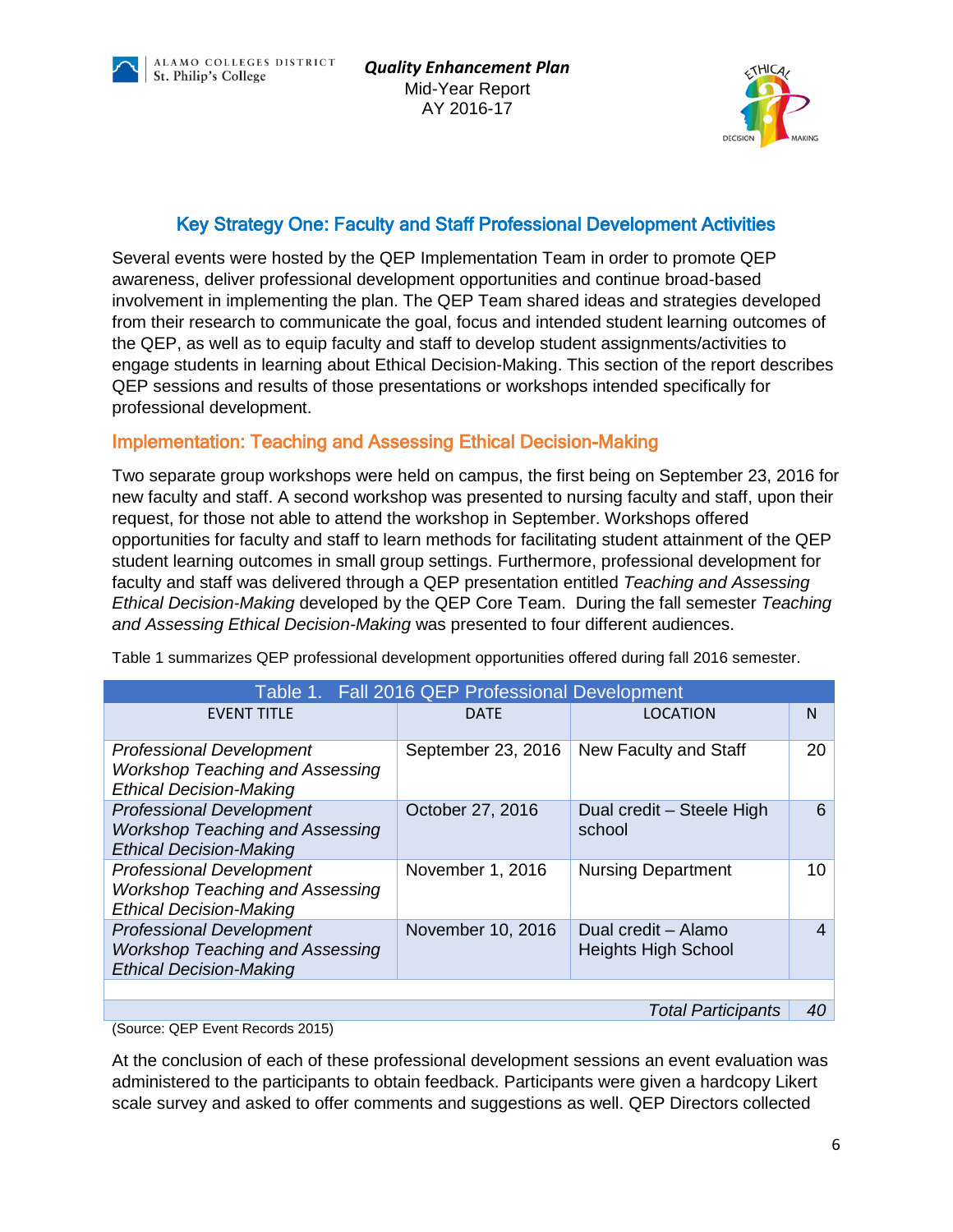



and tabulated responses following each event. Results were shared with the President's Cabinet, the QEP Core and Implementation Teams and used to make ongoing revisions throughout the semester. For example, comments and suggestions included requests for case studies, copies of the PowerPoint presentation and for specific assignment examples. Based on these requests handout materials were prepared and made available for subsequent QEP event participants.

The QEP Core Team continued to present *Teaching and Assessing Ethical Decision-Making* during the fall semester 2016 with a concentrated effort to reach offsite locations. Participants at distance locations included administrators, faculty and school counselors. In addition to QEP, participants at offsite locations received information about SACSCOC reaffirmation status, Library Resources and Student Learning Outcomes Assessment at St. Philip's College. Table 1 describes these presentations.

(Source: QEP Event Records 2016)

#### QEP Professional Development Resources

St. Philip's College continues to utilize the resources from the **Association of Practical and** [Professional Ethics](http://appe.indiana.edu/) (APPE), an international collaboration of educators, business leaders, government leaders and professionals from multiple disciplines. The aim of the organization is to promote ethical behavior in the workplace, stimulate ethics and values research, facilitate the development of ethics curriculum and provide support and training to the next generation of faculty and professionals. APPE sponsors regional and national student competition in the Ethics Bowl and sponsors several publications. St. Philip's College QEP Implementation Team launched its Ethics Bowl team in fall 2016. The team competed at the regional Ethics Bowl competition held locally at St. Mary's. SPC was one of two community colleges that competed. SPC outscored 7 universities and the other community college.

In addition to resources available to SPC through the APPE, other professional development resources related to Ethical Decision-Making continue to grow and are always available as a result of QEP implementation to include:

- **↓** [QEP Website](http://alamo.edu/spc/qep/)
- **↓ SPC Ethical Decision-Making Teaching Model**
- **↓** SPC QEP Ethical Decision-Making Learning Commons through the College online learning platform CANVAS
- **4** Master Teacher Course content includes Ethical Decision-Making
- ↓ Center for Learning Resources: LibGuide: Ethical Decision-Making
- $\downarrow$  QEP Team workshops and presentations
- Individual consultation with QEP Team members and peer review of EDM assignments

In order to determine the effectiveness of QEP professional development, feedback was collected throughout the year. Following are the results of this input for Key Strategy One.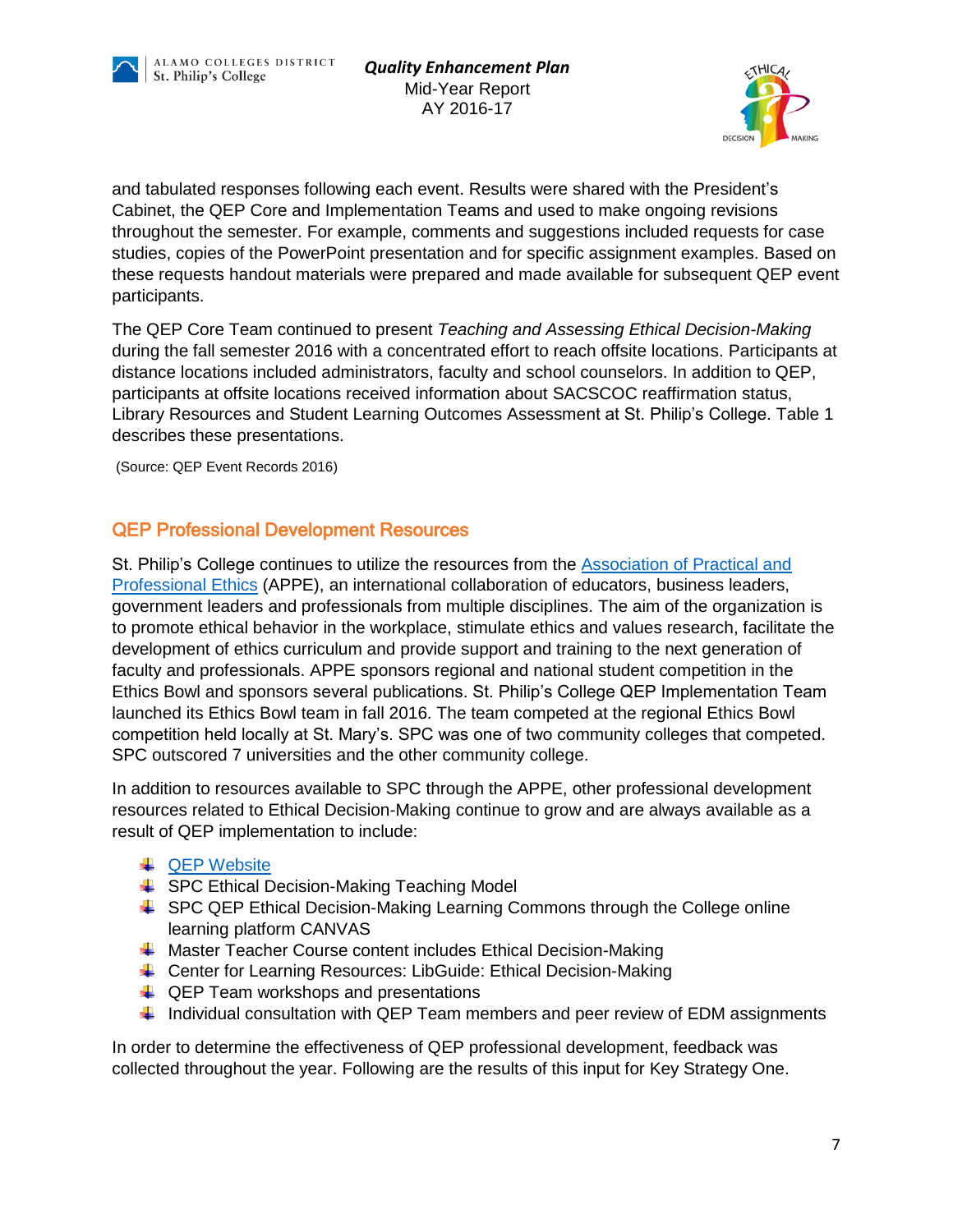



## Key Strategy One: Outcome

#### Process Outcome 1

Faculty and Staff will have support needed to provide quality Ethical Decision-Making instruction and assignments which are valid for assessment as evidenced by results of QEP Faculty/Staff Evaluation Surveys conducted following QEP Faculty and Staff professional development events.

#### **Results**

Qualitative and quantitative data were collected to evaluate professional development needs of St. Philip's College community. Based on results and action plans from 2015-2016, the focus moved from Ethical Decision Making *Instruction and Assignments* toward *Case Study Analysis* for MLK and SWC. Ethical Decision making Instruction and Assignments will be conducted upon request. Also, a more focused effort to reach out to Dual Credit and Early College High School. Below are results from Bryon P. Steele High School and Alamo Heights High School

| Table 2. QEP DC-ECHS Faculty/Staff Evaluation Surveys Fall 2016                                                                                              |                                                   |                                          |
|--------------------------------------------------------------------------------------------------------------------------------------------------------------|---------------------------------------------------|------------------------------------------|
| <b>RESPONSE ITEM</b>                                                                                                                                         | <b>NUMBER STRONGLY</b><br><b>AGREED OR AGREED</b> | % STRONGLY<br>AGREED OR<br><b>AGREED</b> |
| 1. The QEP event met the stated objectives.                                                                                                                  | 17/17                                             | 100%                                     |
| 2. The QEP event provided me with useful<br>information about St. Philip's College QEP.                                                                      | 17/17                                             | 100%                                     |
| 3. The QEP event provided me with useful<br>information about Ethical Decision-Making.                                                                       | 17/17                                             | 100%                                     |
| 4. The QEP event provided me with examples of<br>useful methods for making an ethical decision                                                               | 17/17                                             | 100%                                     |
| 5. The QEP event provided me with examples of<br>useful methods for engaging diverse students in<br>Ethical Decision-Making skill development<br>activities. | 17/17                                             | 100%                                     |
| 6. The presenters answered questions<br>completely and appropriately.                                                                                        | 17/17                                             | 100%                                     |
| 7. I was satisfied with the quality of this event<br>$(0.11)$ $(0.11)$ $(0.11)$ $(0.11)$ $(0.11)$ $(0.11)$ $(0.11)$ $(0.11)$ $(0.11)$                        | 17/17                                             | 100%                                     |

(Source: QEP Faculty/Staff Evaluation Surveys 2016)

The quantitative results of the event evaluations strongly suggest event participants perceive the QEP Team is sufficiently supporting professional development needs. Faculty and staff both on campus and at our partnering Dual Credit and Early College High Schools continue to learn about incorporating Ethical Decision-Making activities into our culture with a *Can-Do Spirit* as we live out this shared value.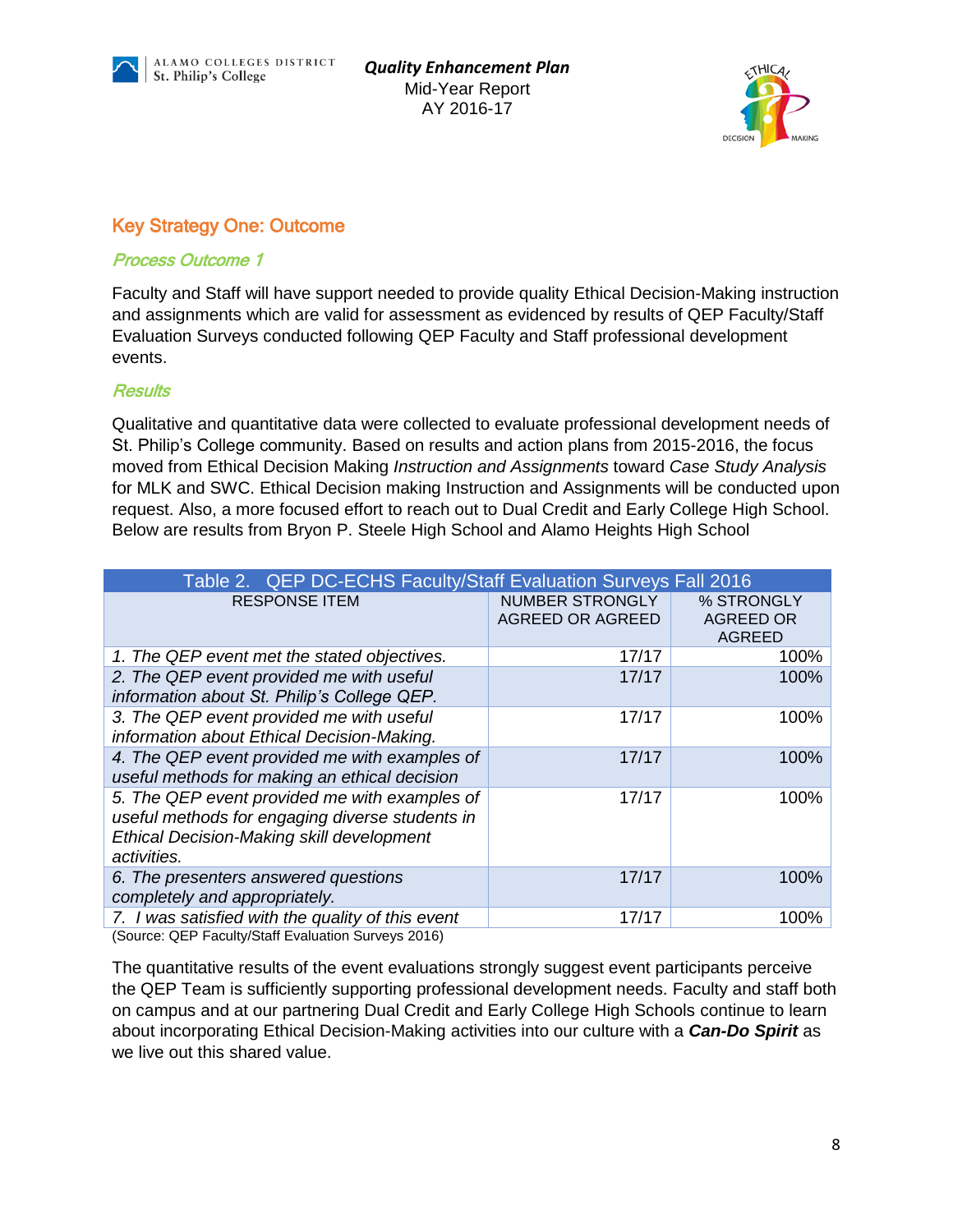



#### **Action**

Stronger support of DC/ECHS will be discussed at the Core and Implementation meetings. A move to reduce division meetings in favor of refocusing time to DC/ECHS presentations will be made.

Professional Development Workshop Teaching and Assessing Ethical Decision-Making for Spring 2017 were not conducted. During the QEP Core team meeting, efforts were directed to plan and develop an online training module to eliminate the time required for offsite locations, specifically, high schools, since high school teachers time is very demanding.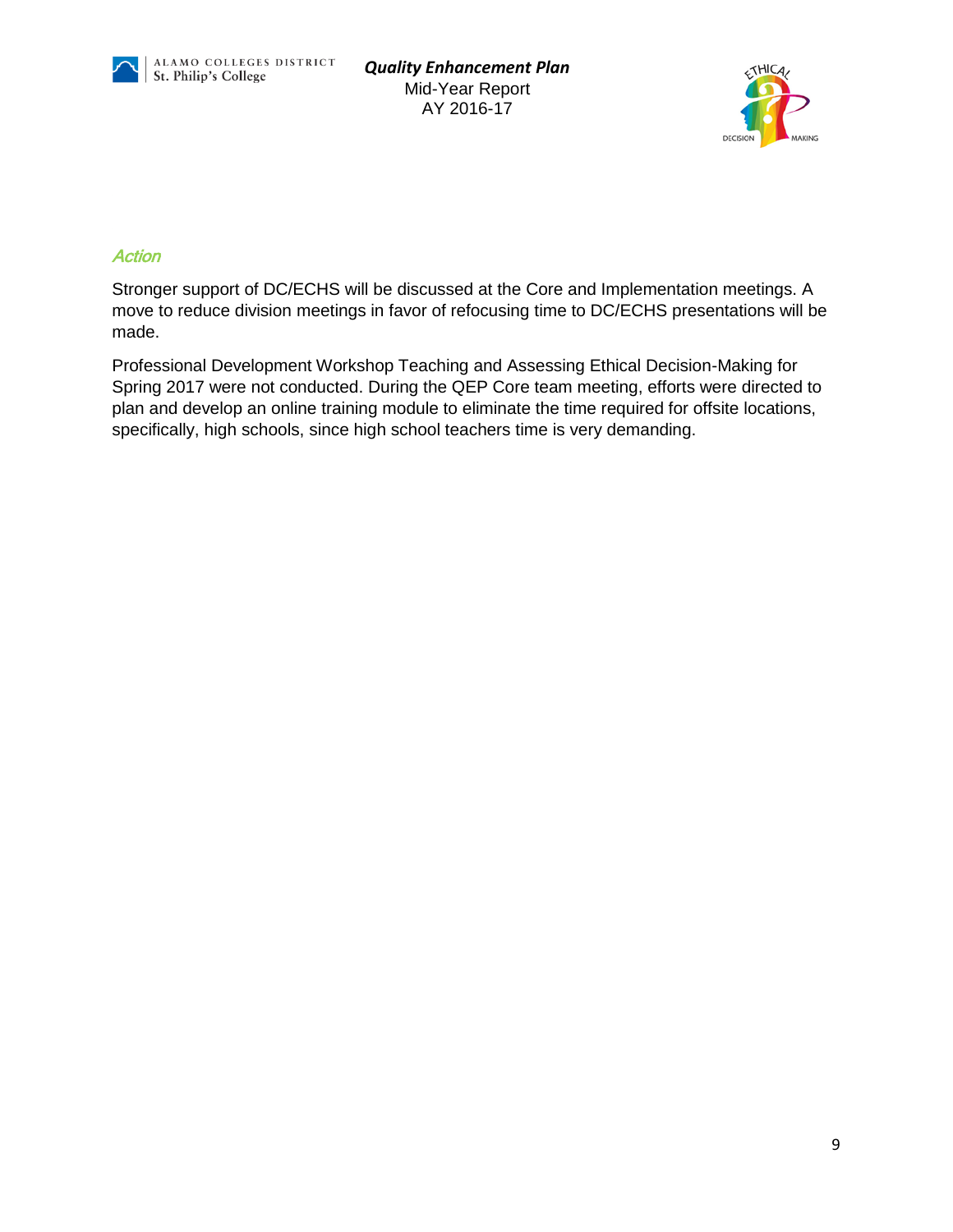ALAMO COLLEGES DISTRICT St. Philip's College

*Quality Enhancement Plan* Mid-Year Report AY 2016-17



## Key Strategy Two: Faculty-Student Best Practice Sharing

#### Implementation: Best Practice Forums

Venues of implementing faculty-student best practice sharing included Best Practice Forums held each semester at academic division meetings, a Learning Commons created via the CANVAS online learning platform and obtaining student feedback from QEP Student Assignment Evaluations. Additionally, student focus groups held throughout the year enabled the QEP Team to gather student feedback to share with the campus community.

Members of the QEP team facilitated 10 Best Practice Forums during fall 2016 to all seven college divisions. Table 3 depicts these events:

|                                             | Table 3. Fall 2016 QEP Best Practice Forums |                                               |                 |
|---------------------------------------------|---------------------------------------------|-----------------------------------------------|-----------------|
| <b>EVENT TITLE</b>                          | <b>DATE</b>                                 | <b>DIVISION</b>                               | N               |
| <b>QEP Overview and Best Practice Forum</b> | September 9, 2016                           | <b>College Services</b>                       | 60              |
| <b>QEP Overview and Best Practice Forum</b> | September 14, 2016                          | Applied Science and<br>Technology             | 42              |
| <b>QEP Overview and Best Practice Forum</b> | September 21 2016                           | <b>Health Sciences</b>                        | 58              |
| <b>QEP Overview and Best Practice Forum</b> | September 22, 2016                          | Interdisciplinary<br><b>Programs Division</b> | 18              |
| <b>QEP Overview and Best Practice Forum</b> | September 28 2016                           | <b>Arts and Sciences</b>                      | 72              |
| <b>QEP Update and Best Practice Forum</b>   | October 13, 2016                            | Applied Science and<br>Technology             | 24              |
| <b>QEP Overview and Best Practice Forum</b> | October 14, 2016                            | <b>College Services</b>                       | 52 <sub>2</sub> |
| <b>QEP Overview and Best Practice Forum</b> | October 19, 2016                            | Interdisciplinary<br><b>Programs Division</b> | 16              |
| <b>QEP Update and Best Practice Forum</b>   | October 19, 2016                            | <b>Arts and Sciences</b>                      | 60              |
| <b>QEP Update and Best Practice Forum</b>   | October 21, 2016                            | <b>Student Success</b>                        | 32              |
|                                             |                                             |                                               |                 |

*Total Participants 421*

(Source: QEP Event Records 2016)

During previous Best Practice Forums meetings, roundtable groups were formed with four discussion questions/topics for each group. Each group responded to the questions and prepared a summary which is posted on the QEP Learning Commons as a resource. During the November meetings participants were given an update of the QEP and examples of current QEP assignments at SPC as well as invited to share their assignments.

As best practice sharing continued during fall 2016, case study reviews provided an occasion for participants to broaden use of the Ethical Decision-Making process as it relates to exploration of values, as well as to engage in the High Impact Educational Practice of Common Intellectual Experiences as the case study method is used across the college. Participants discussed the importance of values and how values may influence one's ability to identify ethical issues and consider perspectives of others. Participants were encouraged to continue engaging students in the EDM process with emphasis on exploration of values.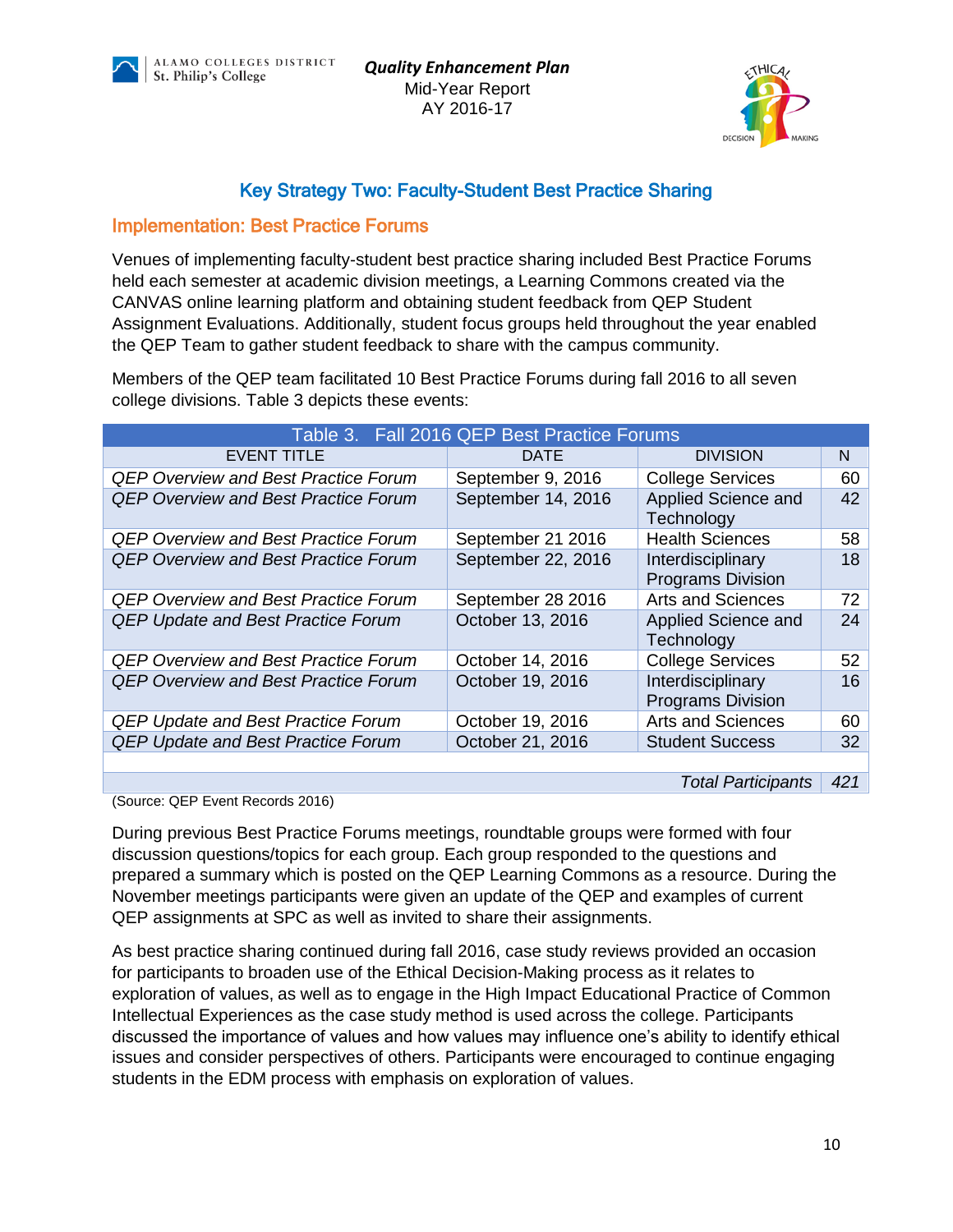



| Table 4. Spring QEP Best Practice Forums    |                                              |                                               |          |
|---------------------------------------------|----------------------------------------------|-----------------------------------------------|----------|
| <b>EVENT TITLE</b>                          | <b>DATES</b>                                 | <b>DIVISION</b>                               | N        |
| <b>QEP Overview and Best Practice Forum</b> | <b>Friday February 10</b><br>Friday April 21 | <b>Student Success</b>                        | 60       |
| <b>QEP Overview and Best Practice Forum</b> | Wed February 15<br>Wed March 22              | <b>Arts and Sciences</b>                      | 72<br>60 |
| <b>QEP Overview and Best Practice Forum</b> | Wed February 15<br>Wed April 19              | <b>Health Sciences</b>                        | 56<br>52 |
| <b>QEP Overview and Best Practice Forum</b> | Wed February 15<br>Wed March 22              | Interdisciplinary<br><b>Programs Division</b> | 17<br>16 |
| <b>QEP Overview and Best Practice Forum</b> | Wed February 22<br>Thursday April 20         | Applied Science and<br>Technology             | 37<br>23 |
| <b>QEP Update and Best Practice Forum</b>   | <b>Friday February 17</b><br>Friday April 7  | <b>College Services</b>                       | 24<br>25 |
| <b>QEP Overview and Best Practice Forum</b> | Thursday March 3<br>Thursday May 4           | <b>President's Division</b>                   | 14       |
| <b>QEP Update and Best Practice Forum</b>   | Friday March 24                              | Master Teacher                                | 8        |
| <b>QEP Update and Best Practice Forum</b>   | Friday May 5                                 | <b>Culinary Arts</b>                          | 8        |
|                                             |                                              |                                               |          |
|                                             |                                              | <b>Total Participants</b>                     | 340      |

As best practice sharing continued during spring 2017, employees enhanced their use of Ethical Decision-Making process utilizing discipline specific case studies. Participants related values, as well as to engaged in the High Impact Educational Practice of Discipline Specific Intellectual Experiences as the case study method is used across the college. Participants discussed the importance of professional values and how values may influence one's ability to identify ethical issues specific to their discipline. Participants were encouraged to apply lessons learned and engage students in the EDM process with emphasis on discipline specific cases.

#### Student Assignment Evaluations

QEP Student Assignment Evaluations were administered in hardcopy format to 13 DIT-2 course sections corresponding to the same student population surveyed with the DIT-2, 9 faculty members, 3 of the 9 faculty members had multiple SDEV courses. There were 460 students included in this sample population. The survey was distributed to faculty to administer in their classrooms from November 14, 2016 through December 1, 2016. December 2, 2016,460 surveys were delivered to Institutional Planning, Research and Effectiveness. Of the 460 surveys, 154 were complete. Likert Scale Responses in the Student Assignment Evaluation range from 1 to 5, with 5 being the best. Three questions read: "To what extent was your Ethical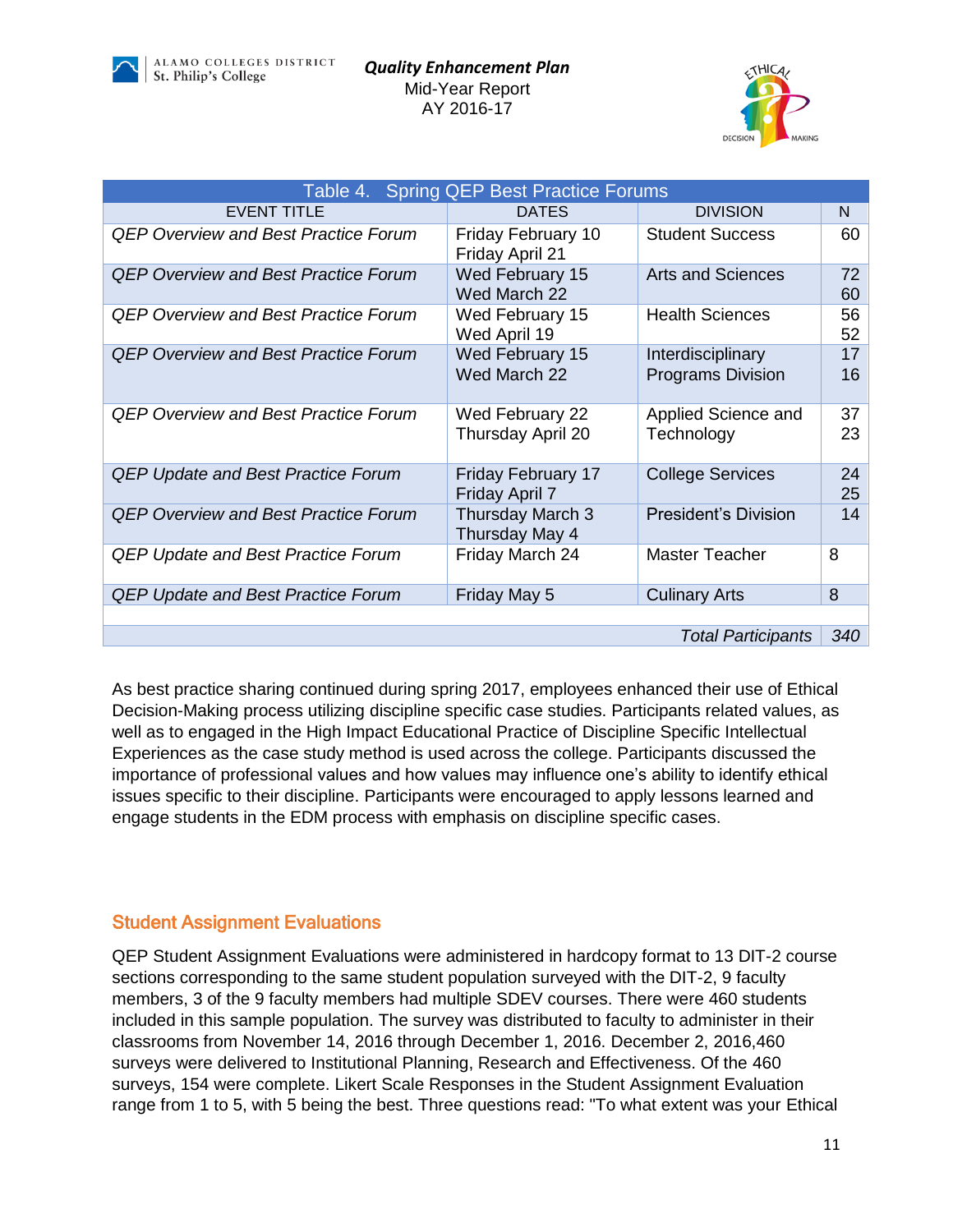



Decision-Making (EDM) QEP assignment relevant to your… 1) Course 2) College Experience and 3) Life Skills." The table below represents the average for each question for the 154 returned surveys:

| Table 5. QEP Student Assignment Evaluations                                                           |         |
|-------------------------------------------------------------------------------------------------------|---------|
| <b>SURVEY QUESTION</b>                                                                                | AVERAGE |
| 1. To what extent was your Ethical Decision-Making assignment relevant to your<br>course?             | 2.68    |
| 2. To what extent was your Ethical Decision-Making assignment relevant to your<br>college experience? | 2.79    |
| 3. To what extent was your Ethical Decision-Making assignment relevant to your<br>life skills?        | 3.20    |
|                                                                                                       |         |

(Source: St. Philip's College QEP Student Assignment Evaluations)

Of the 154 returned surveys, 115(74%) indicated their EDM assignment was relevant to extremely relevant to life skills. This was a decrease from fall 2015 of 8%. Individual faculty received results from their assigned course section to provide student feedback for faculty preparation of Ethical Decision-Making coursework for future cohorts.

#### Student Focus Groups

An additional method of data collection for best practice sharing is student focus groups. A total of 3 student focus groups were held fall 2016 to obtain student input and gauge the level of QEP awareness of the student body. Table 5 describes these student focus groups:

| Table 6. Fall 2016 QEP Student Focus Groups |                   |                               |                |
|---------------------------------------------|-------------------|-------------------------------|----------------|
| EVENT TITLE                                 | <b>DATE</b>       | <b>SPC LOCATION</b>           | N              |
| <b>Student Focus Group</b>                  | November 28, 2016 | Martin Luther King Jr. Campus |                |
| <b>Student Focus Group</b>                  | November 30, 2016 | Martin Luther King Jr. Campus | 5 <sup>1</sup> |
| <b>Student Focus Group</b>                  | December 01, 2016 | <b>Southwest Campus</b>       |                |
|                                             |                   |                               |                |

*Total Participants 16*

(Source: Student Success Fall 2016 Ethical Decision-Making Student Focus Group Findings, reported by Kevin Schantz)

Results of the fall 2016 student focus groups indicate greater than 50% of students asked were familiar with Ethical Decision-Making as the topic of the 2016 Quality Enhancement Plan during the September groups. Numbers are expected to cycle due to higher enrollment of new students in college during fall or spring semesters. Fluctuation is normal.

Moreover, student focus group facilitators report students indicated an earnest interest in direct links between their fields of study and the QEP.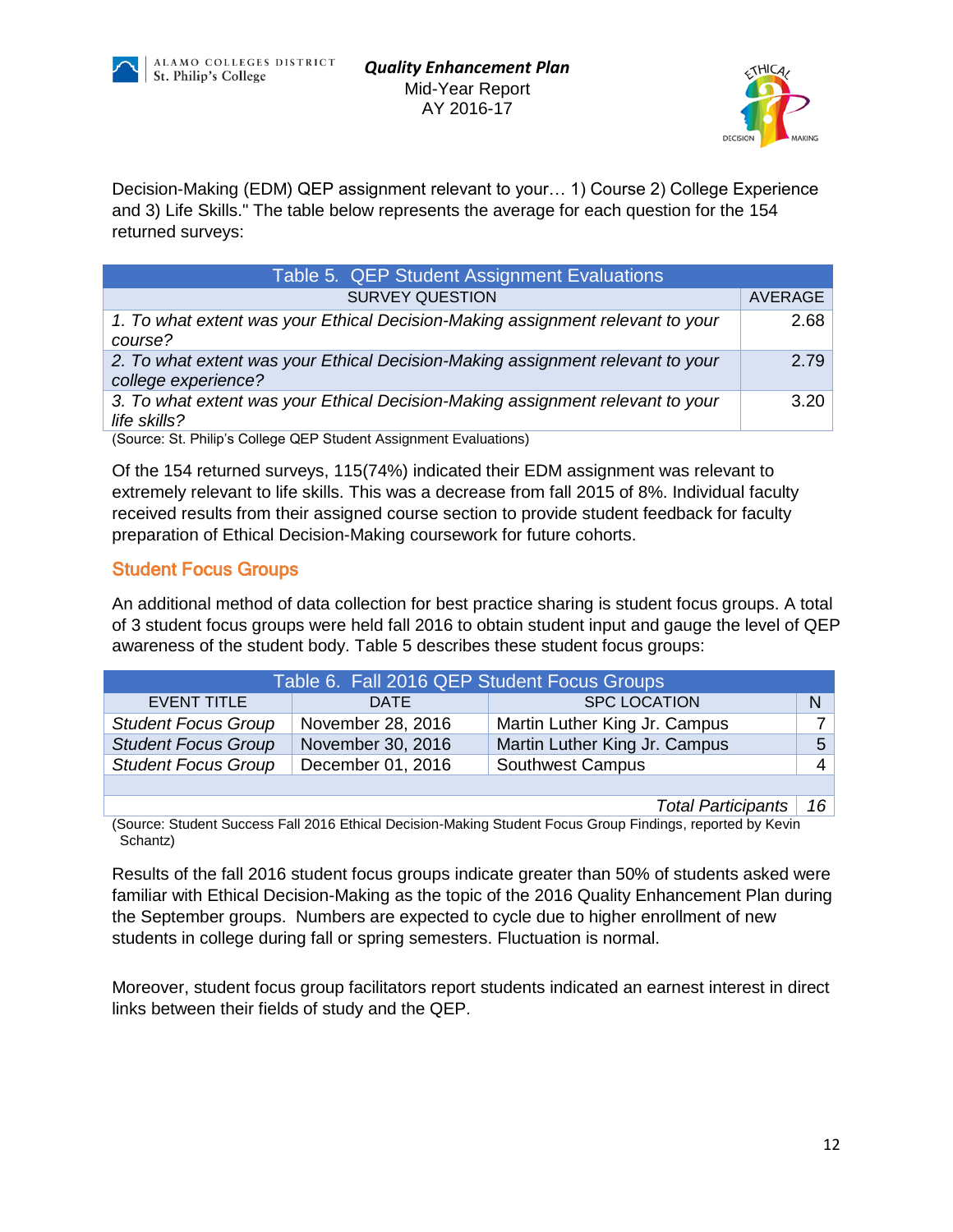



## Key Strategy Two: Outcome

#### Process Outcome 2

Faculty and students will have continuously improving quality of assignments as data is used to make ongoing adjustments. This outcome will be measured by data from QEP Student Assignment Evaluations and student focus groups.

#### **Results**

Student awareness of the QEP continues to increase and faculty now have access to student feedback regarding Ethical Decision-Making coursework following the pilot year of QEP. Baseline data for Student Assignment Evaluations has been obtained and as best practice sharing continues and input is incorporated into curriculum, an increase above 82.4% in student perception of the relevance of Ethical Decision-Making to coursework, college and life skills is the internal standard. An additional result is that SPC constituents exemplify our shared value of *Collaboration* as we work together to promote Ethical Decision-Making.

#### **Action**

In fall of 2016, the QEP Committee recommended a mobile app be developed to improve student awareness. Under the mentorship of QEP Director Alberto Vasquez, Hannah Mahaffey, student and member of Phi Theta Kappa, developed a mobile application for the Android platform. The mobile app was released on Google Play and is available for download. The app requires marketing to students. Student focus group surveys are expected to increase. For spring 2017, a mobile app will be under development for the iOS (Apple) platform.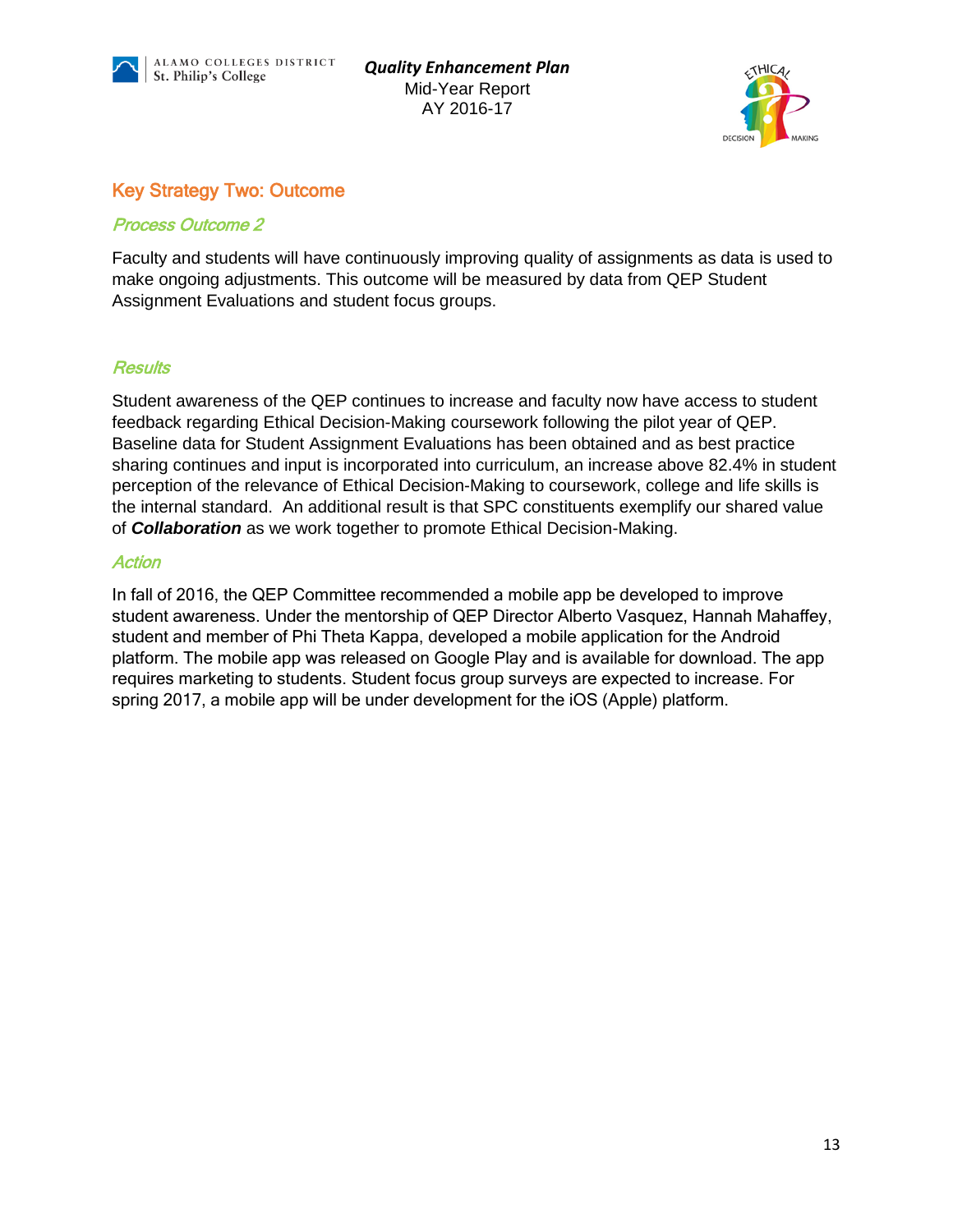



## Key Strategy Three: Student Engagement in Ethical Decision-Making

Three primary methods were described in the QEP to engage students in Ethical Decision-Making learning activities. The first method involved tying into the High Impact Educational Practice of utilizing a First-Year Experience (FYE) for new students. The second method initiated is Ethical Decision-Making academic coursework and the third method is special projects.

Implementation: First-Year Experience "Freshman Experience"

In order to maximize results, the QEP aligned with the First-Year Experience by offering QEP related activities during each FYE activity: Freshman Experience, New Student Orientation (NSO) and through Advising. In spring 2016 *New Student Orientation* was renamed and is now called the *Freshman Experience*. New Student Convocation is now called New Student Orientation.

As part of Freshman Experience, the QEP is described to students and at the conclusion of each NSO presentation post-test questions are given to students. Following are summary results of the NSO post-test QEP question for fall 2015 and spring 2016.

| Table 7. Freshman Experience (Q6) St. Philip's College has a Quality Enhancement Plan<br>that focuses on which of the following themes? |                                                                          |                                                              |                                                      |                                                       |
|-----------------------------------------------------------------------------------------------------------------------------------------|--------------------------------------------------------------------------|--------------------------------------------------------------|------------------------------------------------------|-------------------------------------------------------|
|                                                                                                                                         | <b>TOTAL</b><br><b>NUMBER OF</b><br><b>INCORRECT</b><br><b>RESPONSES</b> | <b>TOTAL NUMBER OF</b><br><b>CORRECT</b><br><b>RESPONSES</b> | <b>TOTAL</b><br><b>NUMBER OF</b><br><b>RESPONSES</b> | % OF STUDENTS<br><b>ANSWERING</b><br><b>CORRECTLY</b> |
| <b>Fall 2016</b><br>August-December                                                                                                     | 737                                                                      | 194                                                          | 931                                                  | 21.84                                                 |

(Source: Chart Trends Responses NSO/FE Filtered for Q6 from Excel Spreadsheet, supplied by Jerrold J. Schott, Data Analyst-Student Success)

Results indicate there was a 0.64% decrease in correct student responses regarding the focus of the QEP from the AY 2015-2016. As the First-Year Experience continues, New Student Convocation engages students through a lively and vibrant presentation of the QEP, a QEP rap song performed by a student, and by distributing free T-Shirts with the QEP logo to the audience. Finally, SPC Academic Advisors promote QEP awareness to students when they meet with them throughout the semester. A "talking points" card distributed to each advisor provides prompts to ensure an effective conversation.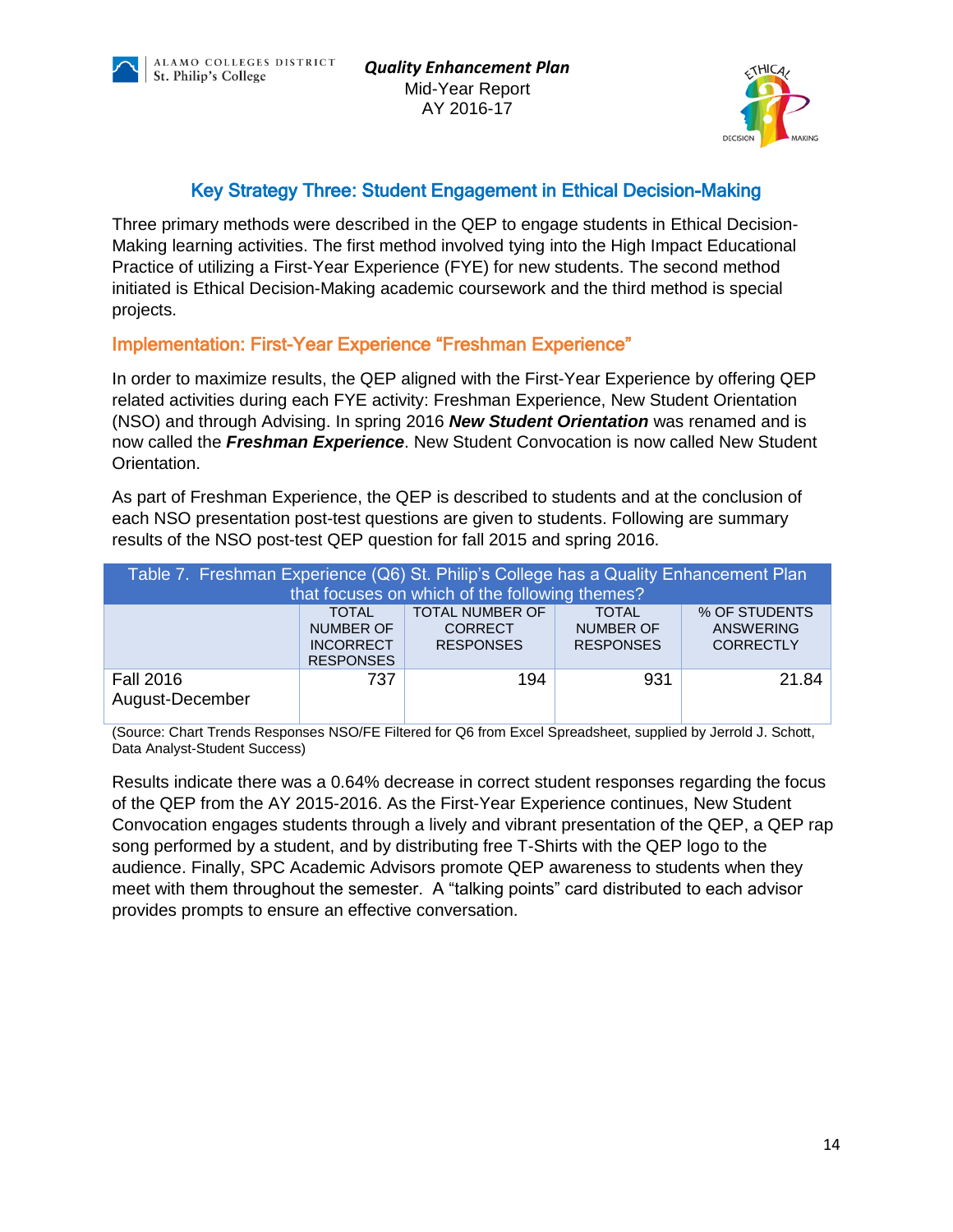



| Table 8. Freshman Experience (Q6) St. Philip's College has a Quality Enhancement Plan<br>that focuses on which of the following themes? |                                                                                                                                                                                                                                                           |     |     |        |  |
|-----------------------------------------------------------------------------------------------------------------------------------------|-----------------------------------------------------------------------------------------------------------------------------------------------------------------------------------------------------------------------------------------------------------|-----|-----|--------|--|
|                                                                                                                                         | <b>TOTAL NUMBER OF</b><br>% OF STUDENTS<br><b>TOTAL</b><br><b>TOTAL</b><br><b>NUMBER OF</b><br><b>NUMBER OF</b><br><b>ANSWERING</b><br><b>CORRECT</b><br><b>RESPONSES</b><br><b>RESPONSES</b><br><b>CORRECTLY</b><br><b>INCORRECT</b><br><b>RESPONSES</b> |     |     |        |  |
| Spring 2017<br>January - May                                                                                                            | 78                                                                                                                                                                                                                                                        | 164 | 242 | 67.91% |  |

<sup>(</sup>Source: Chart Trends Responses NSO/FE Filtered for Q6 from Excel Spreadsheet, supplied by Christina Cortez)



Results indicate there was a 35% increase in correct student responses regarding the focus of the QEP from pre to post test in the spring 2017 survey. As a review of the student body, there was an increase of 46.07% increase from Fall 2016 to Spring 2017. Survey results of spring 2017 are a positive indicator of student engagement.

## Ethical Decision-Making Coursework

The second method driving Key Strategy Three is Ethical Decision-Making coursework for students. Faculty across campus have developed and implemented assignments for EDM instruction. Selected student artifacts were assessed for student attainment of the SLOs in spring 2017.

Faculty assessors scored 2090 student artifacts from randomly selected course sections to determine student competency levels in Ethical Decision-Making for three QEP SLOs February 24, 2017. Results of these student-learning outcomes will be release in the annual report.

#### Special Projects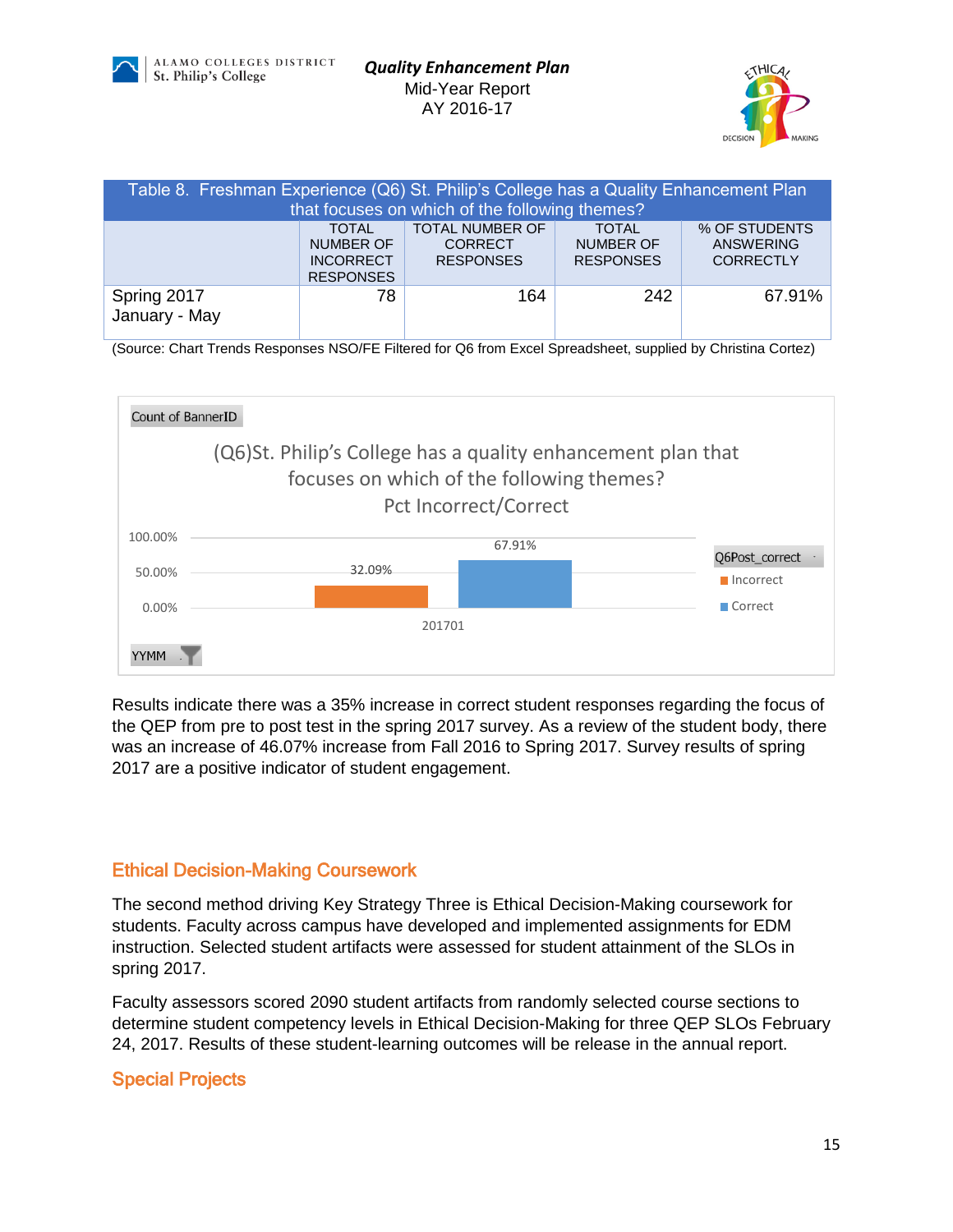



The third method of student engagement for Key Strategy Three is special projects. Special projects entail curricular or co-curricular student engagement by direct participation in learning about Ethical Decision-Making through designing, creating or facilitating a project such as creating a video, research presentation or service learning. Following are examples of student engagement in QEP special projects.

Hannah Mahaffey, a student from Phi Theta Kappa developed the SPC EDM mobile App for Android devices. The app includes information on the QEP process, EDM SLO's, links to the QEP website, embedded video on "What Would You Do", a link to Feed the Tiger for QEP questions, and a small quiz game. The app was created, tested and approved in fall 2016 semester and is now released thru the Google Play Store for evaluation in spring 2017.



Student Engagement Grants (SEG) were also awarded to three students for promoting and participating in Student Life sponsored *What Would You Do?* Scenarios. Two part-time (\$500.00) scholarships were awarded and one full-time (\$1000.00) scholarship during fall 2016 for supporting the QEP. SEG students along with the SPC Spirit and Pride Crew invite students to respond to *What Would You Do?*

This table describes student participation in these events for Fall 2016:

| <b>SCENARIO</b>        | <b>CAMPUS</b><br><b>DATE</b> |                | <b>NUMBER OF</b><br><b>PARTICIPANTS</b><br>(MLK) | <b>NUMBER OF</b><br><b>PARTICIPANTS</b><br>(SWC) |
|------------------------|------------------------------|----------------|--------------------------------------------------|--------------------------------------------------|
| Nursing school: Job or | Wednesday, August 24,        |                |                                                  |                                                  |
| homework               | 2016                         | <b>SPC-MLK</b> | 59                                               | 15                                               |
| Nursing school: Job or |                              |                |                                                  |                                                  |
| homework               | Thursday, August 25, 2016    | <b>SPC-MLK</b> | 12                                               |                                                  |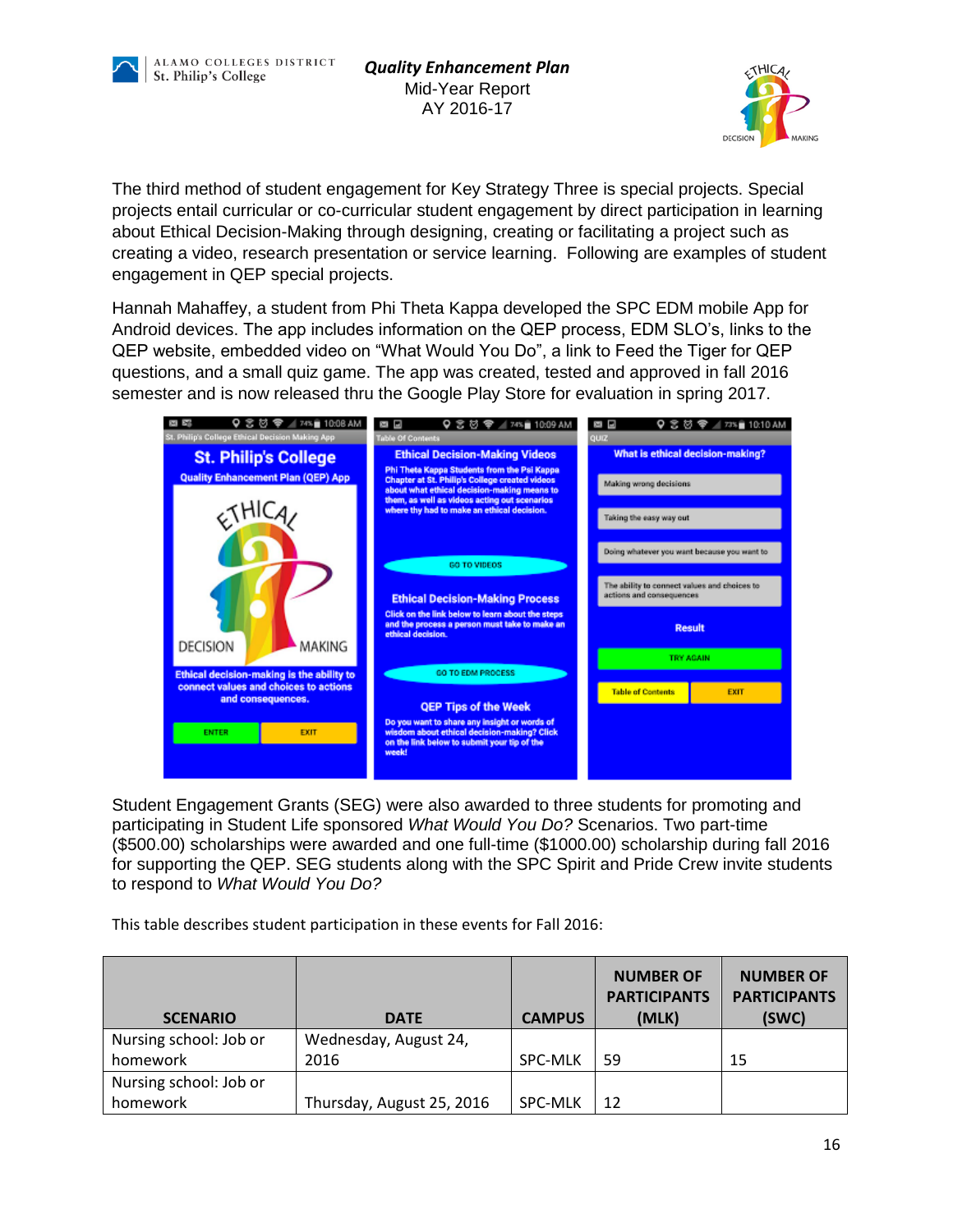



| Nursing school: Job or     |                            |                |                |    |
|----------------------------|----------------------------|----------------|----------------|----|
| homework                   | Friday, August 26, 2016    | <b>SPC-MLK</b> | 13             |    |
| <b>Tell Daniel of his</b>  |                            |                |                |    |
| cheating wife, or Roger    | Wednesday, August 31,      |                |                |    |
| of his cheating girlfriend | 2016                       | <b>SPC-MLK</b> | 15             | 15 |
| Tell Daniel of his         |                            |                |                |    |
| cheating wife, or Roger    | Wednesday, September 7,    |                |                |    |
| of his cheating girlfriend | 2016                       | <b>SPC-MLK</b> | 11             | 30 |
| Tell Daniel of his         |                            |                |                |    |
| cheating wife, or Roger    |                            |                |                |    |
| of his cheating girlfriend | September 08,2016          | SPC-MLK        | 13             |    |
| Tell Daniel of his         |                            |                |                |    |
| cheating wife, or Roger    |                            |                |                |    |
| of his cheating girlfriend | Friday, September 9, 2016  | <b>SPC-MLK</b> | $\overline{7}$ |    |
| Tell Daniel of his         |                            |                |                |    |
| cheating wife, or Roger    | Monday, September 12,      |                |                |    |
| of his cheating girlfriend | 2016                       | <b>SPC-MLK</b> | 10             |    |
| Is helping my              |                            |                |                |    |
| troublesome brother a      | Wednesday, September 14,   |                |                |    |
| lost cause?                | 2016                       | <b>SPC-MLK</b> | 11             | 22 |
| Help Roland cheat on a     | Wednesday, September 21,   |                |                |    |
| paper                      | 2016                       | SPC-MLK        | 30             | 20 |
| HelpRoland cheat on a      | Thursday, September 22,    |                |                |    |
| paper                      | 2016                       | <b>SPC-MLK</b> | 6              |    |
|                            | Wednesday, September 28,   |                |                |    |
| Cheat to save your GPA     | 2016                       | <b>SPC-MLK</b> | 15             | 16 |
| Would you help a thief     | Wednesday, October 5,      |                |                |    |
| out?                       | 2016                       | <b>SPC-MLK</b> | 7              |    |
| Would you help a thief     |                            |                |                |    |
| out?                       | Thursday, October 6, 2016  | SPC-MLK        | 9              |    |
| Would you help a thief     |                            |                |                |    |
| out?                       | Friday, October 7, 2016    | <b>SPC-MLK</b> | 12             |    |
| Would you help a thief     |                            |                |                |    |
| out?                       | Tuesday, October 11,2016   | SPC-MLK        | 9              |    |
| Returning a T.V. you       | Wednesday, October 12,     |                |                |    |
| broke for a refund.        | 2016                       | SPC-MLK        | 15             | 14 |
| Returning a T.V. you       |                            |                |                |    |
| broke for a refund.        | Monday, October 17, 2016   | SPC-MLK        | $\overline{7}$ |    |
| Returning a T.V. you       | Wednesday, October         |                |                |    |
| broke for a refund.        | 19,2016                    | SPC-MLK        | 6              | 20 |
| Returning a T.V. you       |                            |                |                |    |
| broke for a refund.        | Thursday, October 20, 2016 | SPC-MLK        | 5              |    |
| Would you tell your        | Wednesday, October 26,     |                |                |    |
| employer if you had a      | 2016                       | SPC-MLK        | 18             | 20 |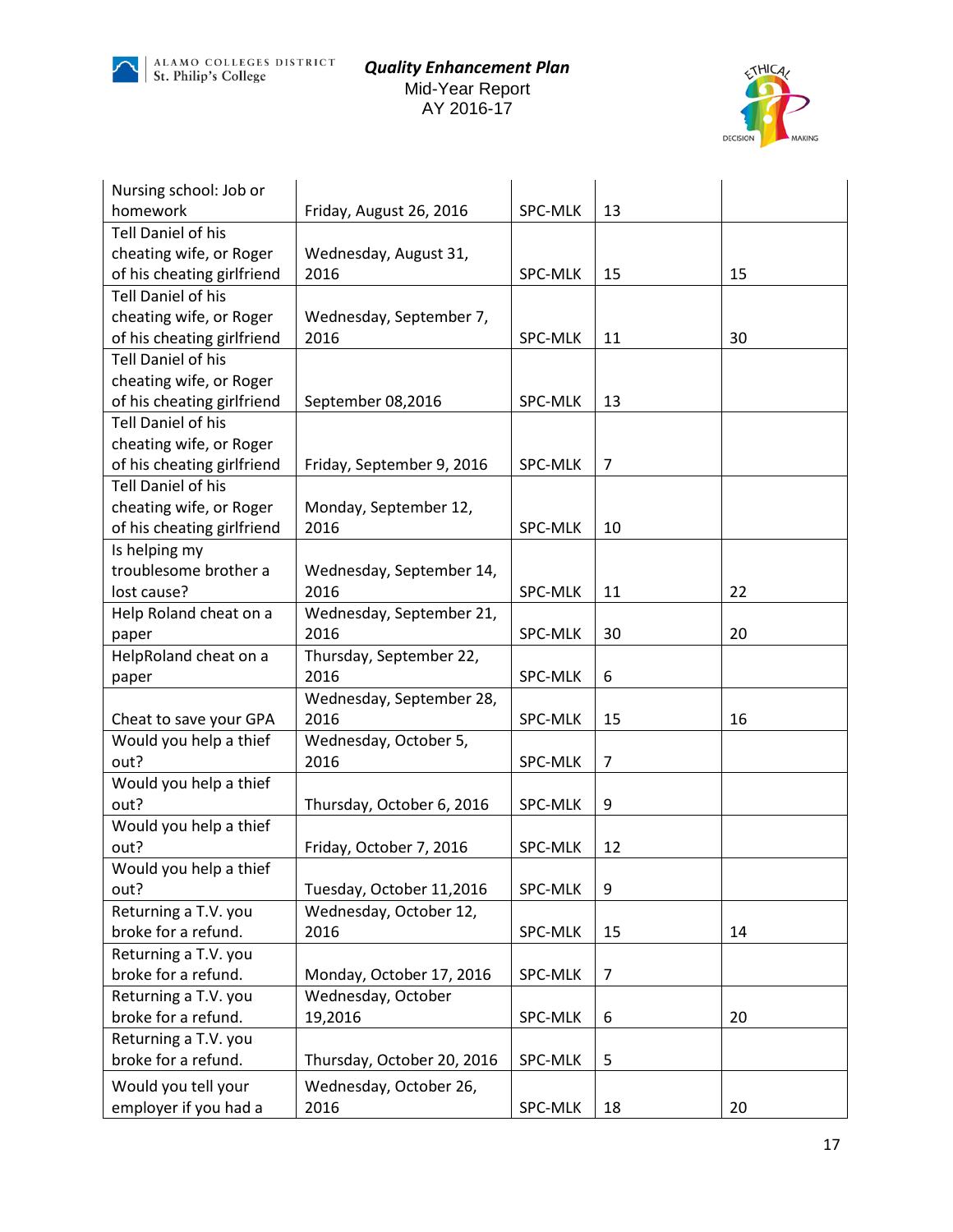



| record during an         |                           |                |                         |    |
|--------------------------|---------------------------|----------------|-------------------------|----|
| interview?               |                           |                |                         |    |
| Would you tell your      |                           |                |                         |    |
| employer if you had a    |                           |                |                         |    |
| record during an         |                           |                |                         |    |
| interview?               | Thursday, October 27,2016 | SPC-MLK        | 6                       |    |
| Would you rather work a  |                           |                |                         |    |
| job you love for less    |                           |                |                         |    |
| money, or a job you      | Wednesday, November 2,    |                |                         |    |
| don't like for more?     | 2016                      | SPC-MLK        | 44                      | 18 |
| Would you rather work a  |                           |                |                         |    |
| job you love for less    |                           |                |                         |    |
| money, or a job you      | Thursday, November 3,     |                |                         |    |
| don't like for more?     | 2016                      | SPC-MLK        | $\overline{\mathbf{4}}$ |    |
| Would you rather work a  |                           |                |                         |    |
| job you love for less    |                           |                |                         |    |
| money, or a job you      |                           |                |                         |    |
| don't like for more?     | Friday, November 4, 2016  | <b>SPC-MLK</b> | 22                      |    |
|                          |                           |                |                         |    |
| Would you rather work a  |                           |                |                         |    |
| job you love for less    |                           |                |                         |    |
| money, or a job you      |                           |                |                         |    |
| don't like for more?     | Monday, November 7, 2016  | <b>SPC-MLK</b> | 20                      |    |
| Would you rather work a  |                           |                |                         |    |
| job you love for less    |                           |                |                         |    |
| money, or a job you      |                           |                |                         |    |
| don't like for more?     | Tuesday, November 8, 2016 | SPC-MLK        | $\overline{7}$          |    |
| Hit & Run: leave a note, | Wednesday, November 9,    |                |                         |    |
| or just leave?           | 2016                      | <b>SPC-MLK</b> | 9                       | 20 |
| Hit & Run: leave a note, | Thursday, November 10,    |                |                         |    |
| or just leave?           | 2016                      | SPC-MLK        | 17                      |    |
| Hit & Run: leave a note, |                           |                |                         |    |
| or just leave?           | Friday, November 11, 2016 | SPC-MLK        | 14                      |    |
| Hit & Run: leave a note, | Monday, November 14,      |                |                         |    |
| or just leave?           | 2016                      | SPC-MLK        | 10                      |    |
| Would you bet on your    | Tuesday, November 15,     |                |                         |    |
| friend's skill?          | 2016                      | SPC-MLK        | 5                       |    |
| Would you bet on your    | Wednesday, November 16,   |                |                         |    |
| friend's skill?          | 2016                      | SPC-MLK        | 29                      | 25 |
| Would you bet on your    | Thursday, November 17,    |                |                         |    |
| friend's skill?          | 2016                      | SPC-MLK        | $\mathbf{1}$            |    |
| Give blood to save a     | Wednesday, November 23,   |                |                         |    |
| friend?                  | 2016                      | SPC-MLK        | 35                      | 26 |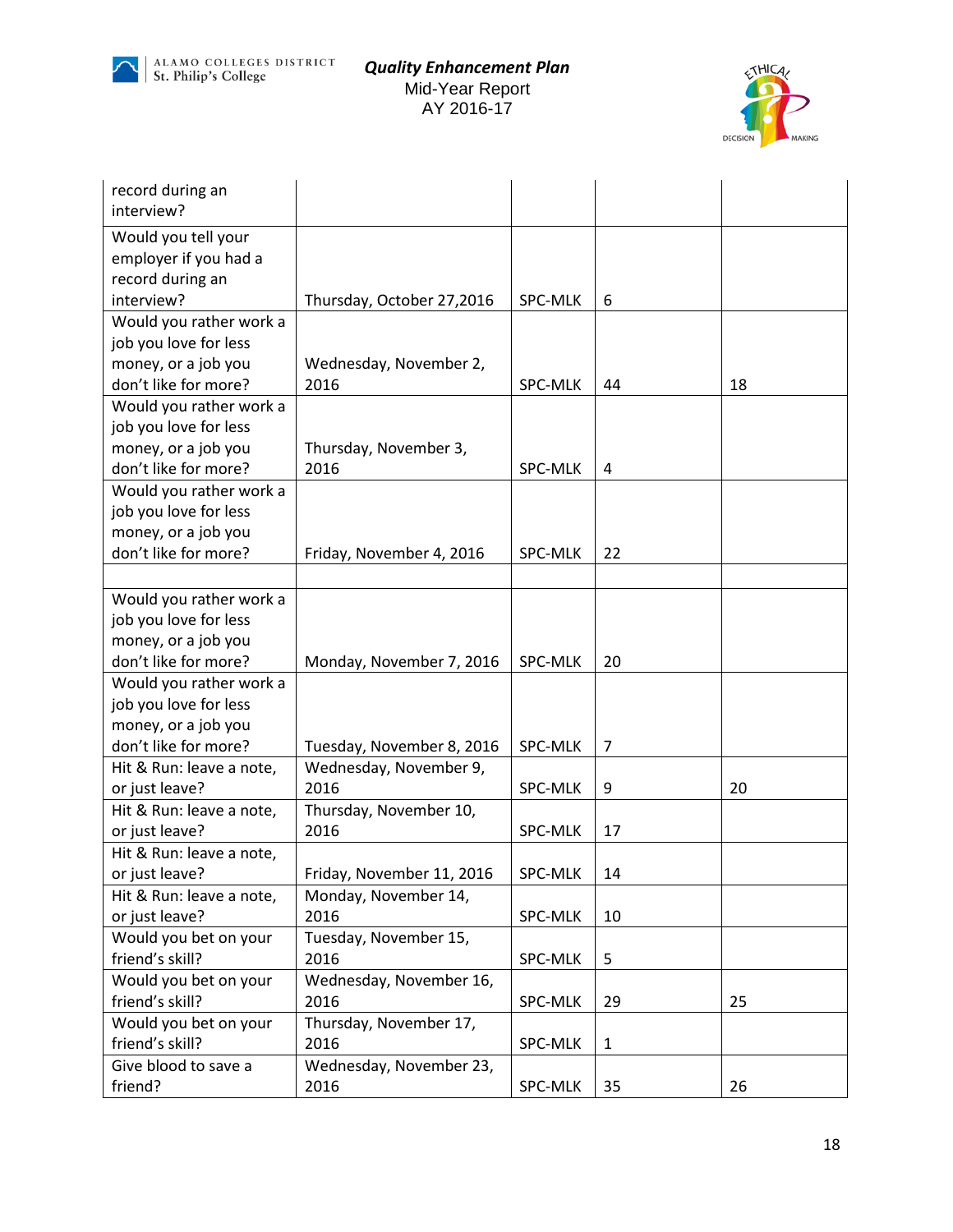



| Give blood to save a    | Monday, November 28,    |                |     |     |
|-------------------------|-------------------------|----------------|-----|-----|
| friend?                 | 2016                    | <b>SPC-MLK</b> | 11  |     |
| Give blood to save a    | Tuesday, November 29,   |                |     |     |
| friend?                 | 2016                    | <b>SPC-MLK</b> | -5  |     |
| What to do when you     | Wednesday, November 30, |                |     |     |
| see potential violence? | 2016                    | <b>SPC-MLK</b> | 23  | 30  |
| Fall 2016 Totals        |                         |                | 552 | 172 |

This table describes student participation in these events for Spring 2017:

|                            |                           |                | <b>NUMBER OF</b>    | <b>NUMBER OF</b>    |
|----------------------------|---------------------------|----------------|---------------------|---------------------|
| <b>SCENARIO</b>            | <b>DATE</b>               | <b>CAMPUS</b>  | <b>PARTICIPANTS</b> | <b>PARTICIPANTS</b> |
| Can you afford to be a     | Wednesday, January 18,    |                | (MLK)               | (SWC)               |
| parent?                    | 2017                      | SPC-MLK        | 6                   |                     |
| Do you support open        | Wednesday, January 25,    |                |                     |                     |
| carry?                     | 2017                      | SPC-MLK        | 30                  |                     |
| Would you make an          |                           |                |                     |                     |
| exception for a struggling | Wednesday, February 1,    |                |                     |                     |
| student?                   | 2017                      | <b>SPC-MLK</b> | 12                  | 18                  |
| Would you make an          |                           |                |                     |                     |
| exception for a struggling |                           |                |                     |                     |
| student?                   | Monday, February 6, 2017  | SPC-MLK        | 10                  |                     |
| Would you make an          |                           |                |                     |                     |
| exception for a struggling |                           |                |                     |                     |
| student?                   | Tuesday, February 7, 2017 | SPC-MLK        | 25                  |                     |
| Would you stick with       |                           |                |                     |                     |
| your favorite online store | Wednesday, February 8,    |                |                     |                     |
| if they did bad business?  | 2017                      | <b>SPC-MLK</b> | 15                  | 22                  |
| Would you stick with       |                           |                |                     |                     |
| your favorite online store |                           |                |                     |                     |
| if they did bad business?  | Monday, February 13, 2017 | SPC-MLK        | 8                   |                     |
| If you found out your      | Wednesday, February 15,   |                |                     |                     |
| coworker is on drugs?      | 2017                      | SPC-MLK        | 6                   | 18                  |
| If you found out your      | Thursday, February 16,    |                |                     |                     |
| coworker is on drugs?      | 2017                      | <b>SPC-MLK</b> | 9                   |                     |
| If you found out your      |                           |                |                     |                     |
| coworker is on drugs?      | Monday, February 20, 2017 | SPC-MLK        | 12                  |                     |
| Crook got shot, What do    | Wednesday, February 22,   |                |                     |                     |
| you do?                    | 2017                      | SPC-MLK        | 8                   | 20                  |
| Crook got shot, What do    | Thursday, February 23,    |                |                     |                     |
| you do?                    | 2017                      | <b>SPC-MLK</b> | 7                   |                     |
| Crook got shot, What do    | Friday, February 24, 2017 | SPC-MLK        | 5                   |                     |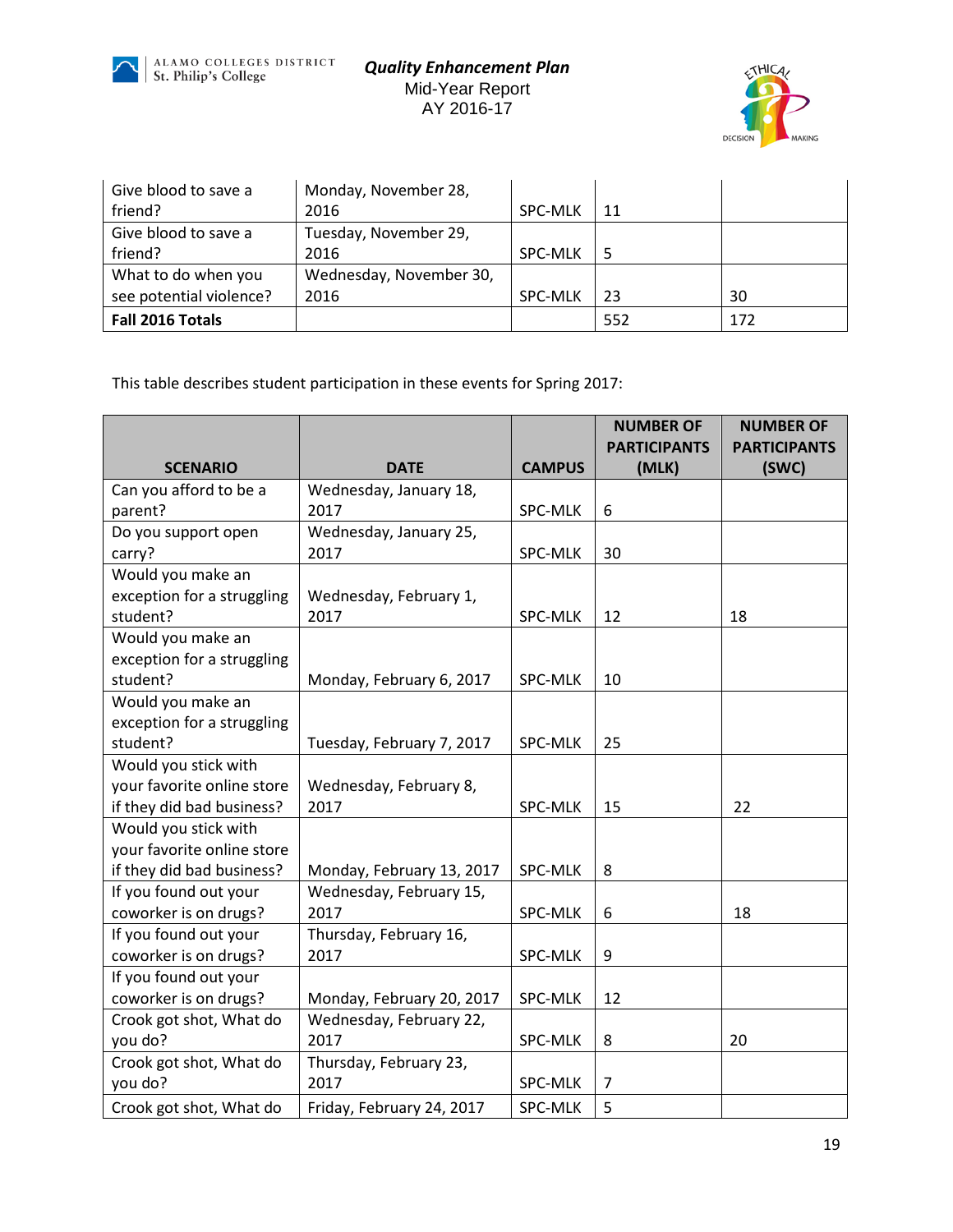



| you do?                 |                            |                |                |    |
|-------------------------|----------------------------|----------------|----------------|----|
| Crook got shot, What do |                            |                |                |    |
| you do?                 | Monday, February 27, 2017  | SPC-MLK        | 9              |    |
| Crook got shot, What do |                            |                |                |    |
| you do?                 | Tuesday, February 28, 2017 | SPC-MLK        | 12             |    |
| Would you split Stolen  |                            |                |                |    |
| money                   | Wednesday, March 1, 2017   | SPC-MLK        | 12             | 28 |
| Would you split Stolen  |                            |                |                |    |
| money                   | Thursday, March 2, 2017    | SPC-MLK        | 8              |    |
| Would you split Stolen  |                            |                |                |    |
| money                   | Monday, March 6, 2017      | SPC-MLK        | 5              |    |
| Would you split Stolen  |                            |                |                |    |
| money                   | Tuesday, March 7, 2017     | SPC-MLK        | $\overline{2}$ |    |
| Using a work computer   |                            |                |                |    |
| for personal use.       | Wednesday, March 8, 2017   | <b>SPC-MLK</b> | 4              | 18 |
| Using a work computer   |                            |                |                |    |
| for personal use.       | Thursday, March 9, 2017    | SPC-MLK        | $\overline{2}$ |    |
| Using a work computer   |                            |                |                |    |
| for personal use.       | Friday, March 10, 2017     | SPC-MLK        | 4              | 9  |
| Using a work computer   |                            |                |                |    |
| for personal use.       | Monday, March 20, 2017     | SPC-MLK        | 7              |    |
| Using a work computer   |                            |                |                |    |
| for personal use.       | Tuesday, March 21, 2017    | SPC-MLK        | 5              |    |
| Would you hire a        | Wednesday, March 22,       |                |                |    |
| pregnant woman?         | 2017                       | SPC-MLK        | 8              | 14 |
| Would you hire a        |                            |                |                |    |
| pregnant woman?         | Thursday, March 23, 2017   | SPC-MLK        | 5              |    |
| Would you hire a        |                            |                |                |    |
| pregnant woman?         | Friday, March 24, 2017     | SPC-MLK        | 6              |    |
| Would you hire a        |                            |                |                |    |
| pregnant woman?         | Monday, March 27, 2017     | SPC-MLK        | 3              |    |
| Would you hire a        |                            |                |                |    |
| pregnant woman?         | Tuesday, March 28, 2017    | SPC-MLK        | 11             |    |
| Would you hire a        | Wednesday, March 29,       |                |                |    |
| pregnant woman?         | 2017                       | SPC-MLK        | 5              | 18 |
| Would you hire a        |                            |                |                |    |
| pregnant woman?         | Thursday, March 30, 2017   | SPC-MLK        | 17             |    |
| Would you hire a        |                            |                |                |    |
| pregnant woman?         | Tuesday, April 4, 2017     | <b>SPC-MLK</b> | 7              |    |
| Racism on campus.       | Wednesday, April 5, 2017   | SPC-MLK        | 6              | 9  |
| Racism on campus.       | Thursday, April 6, 2017    | SPC-MLK        | $\overline{7}$ |    |
| Racism on campus.       | Monday, April 10, 2017     | SPC-MLK        | $\overline{2}$ |    |
| Racism on campus.       | Tuesday, April 11, 2017    | SPC-MLK        | 12             | 20 |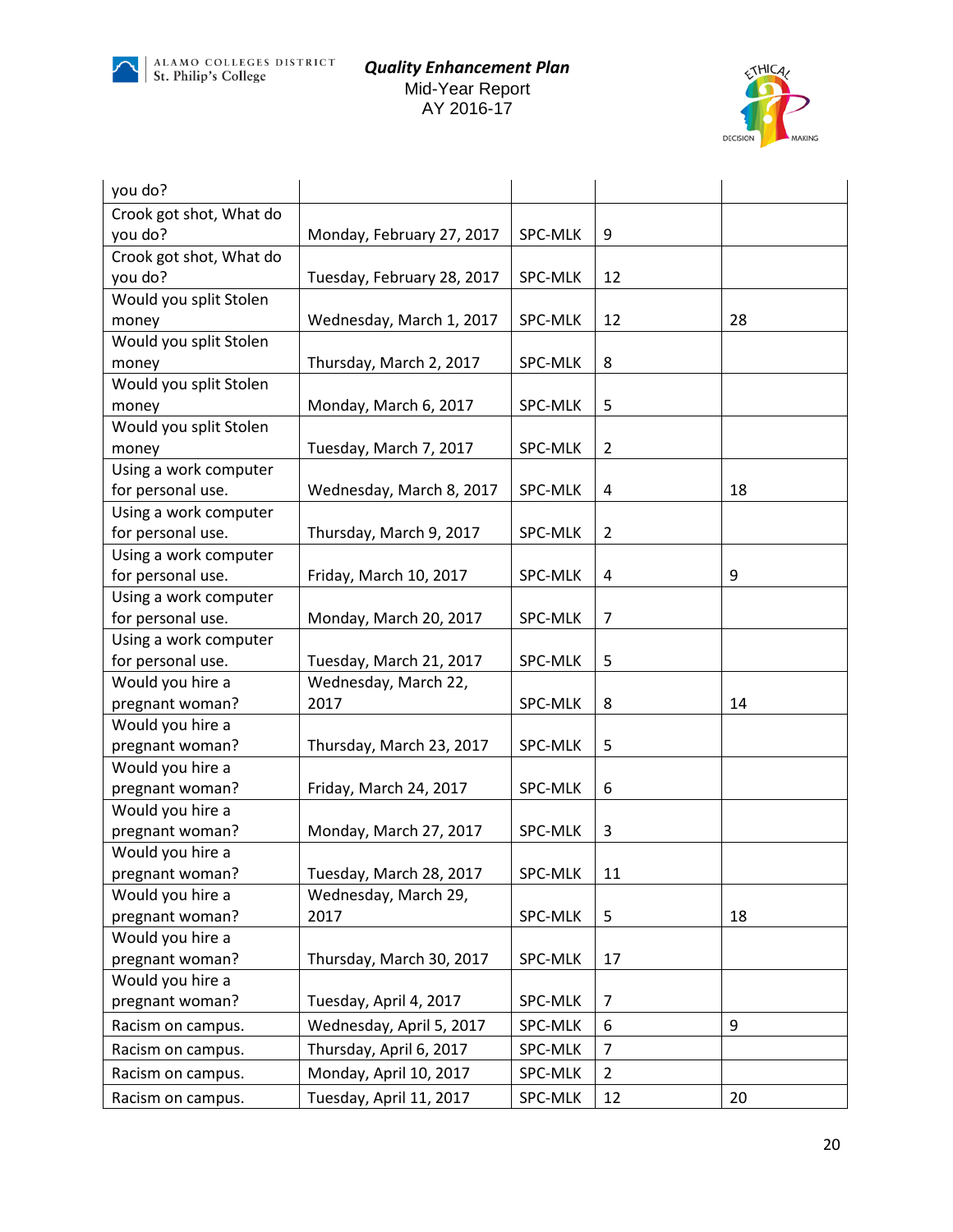



| Racism on campus.         | Thursday, April 13, 2017  | SPC-MLK        | 5   |                |
|---------------------------|---------------------------|----------------|-----|----------------|
| Racism on campus.         | Tuesday, April 18, 2017   | <b>SPC-MLK</b> | 9   | $\overline{7}$ |
| Defend your new gay       |                           |                |     |                |
| friends?                  | Thursday, April 20, 2017  | <b>SPC-MLK</b> | 8   |                |
| Defend your new gay       |                           |                |     |                |
| friends?                  | Tuesday, April 25, 2017   | <b>SPC-MLK</b> | 5   |                |
| What to do if your sister |                           |                |     |                |
| is being abused?          | Wednesday, April 26, 2017 | <b>SPC-MLK</b> | 8   | 35             |
| What to do if your sister |                           |                |     |                |
| is being abused?          | Thursday, April 27, 2017  | <b>SPC-MLK</b> | 6   |                |
| What to do if your sister |                           |                |     |                |
| is being abused?          | Monday, May 1, 2017       | <b>SPC-MLK</b> | 3   |                |
| What to do if your sister |                           |                |     |                |
| is being abused?          | Tuesday, May 2, 2017      | <b>SPC-MLK</b> | 5   |                |
| Would you spend your      |                           |                |     |                |
| day caring for another    |                           |                |     |                |
| person's dog?             | Wednesday, May 3, 2017    | <b>SPC-MLK</b> | 8   | 10             |
| Would you spend your      |                           |                |     |                |
| day caring for another    |                           |                |     |                |
| person's dog?             | Thursday, May 4, 2017     | <b>SPC-MLK</b> | 6   |                |
|                           |                           |                |     |                |
| Spring 2017 Total         |                           |                | 375 | 188            |
|                           |                           |                |     |                |
| <b>Campus Totals</b>      |                           |                | 897 | 360            |

## **St. Philip's College 2016-2017 Grand Total -1257**

A total of 724 students responded to the What Would You Do? scenarios in fall 2016. A total of 563 students participating in this EDM learning activity during spring 2017, with a grand total of 1,257 for the academic year. Phi Theta Kappa students continued to support the QEP through the development of short videos about Ethical Decision-Making. The following link is to one of these videos: <https://www.youtube.com/watch?v=KSle09CXA1s&feature=youtu.be>

Student Activities Division of Student Life continued to engage students in the QEP by posing thought-provoking scenarios during Sprit Day in the spring semester.

Phi Theta Kappa students continued to support the QEP through the development of short videos about Ethical Decision-Making. The following link is to one of these videos: <https://www.youtube.com/watch?v=KSle09CXA1s&feature=youtu.be>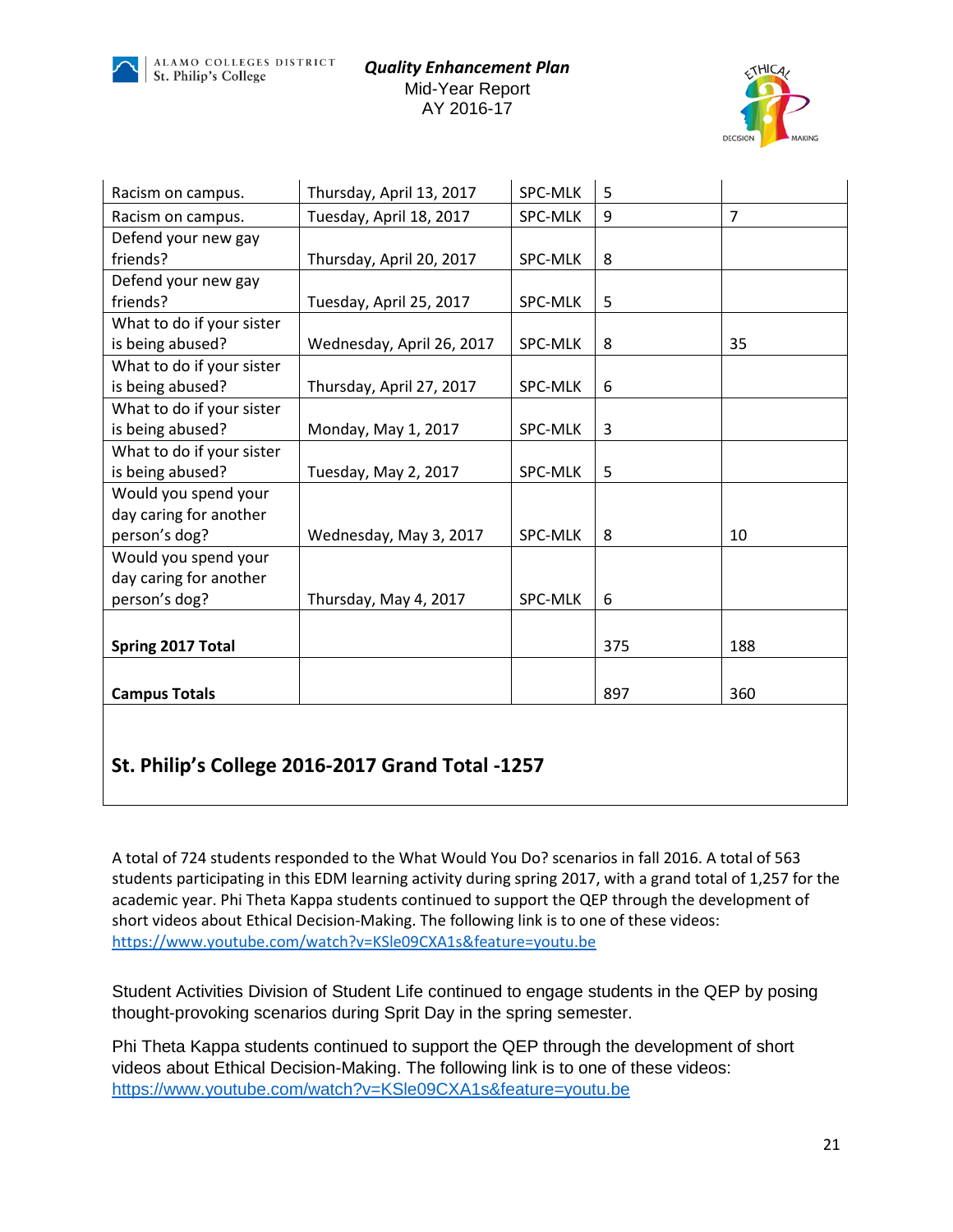



## Key Strategy Three: Outcome

#### Process Outcome 3

Student engagement in Ethical Decision-Making learning activities will increase as evidenced by select item analysis from the Community College Survey of Student Engagement (CCSSE) administration scheduled for spring 2017, Personal and Social Responsibility Inventory (PSRI), Defining Issues Test, Version 2 (DIT-2) and direct assessment using the QEP Ethical Decision-Making Assessment Rubric.

#### **Results**

#### CCSSE DATA

| 5b                      | <b>SPC</b> |      | Large<br>Colleges | <b>National</b><br>Cohort |
|-------------------------|------------|------|-------------------|---------------------------|
| <b>Baseline</b><br>2015 |            | 70.4 | 70.7              | 70.1                      |
| 2017                    |            | 66   | 69.9              | 69.3                      |
| 2019                    |            |      |                   |                           |
| 2021                    |            |      |                   |                           |



| 5d<br><b>SPC</b> | Large<br>Colleges   Cohort | National |
|------------------|----------------------------|----------|
|------------------|----------------------------|----------|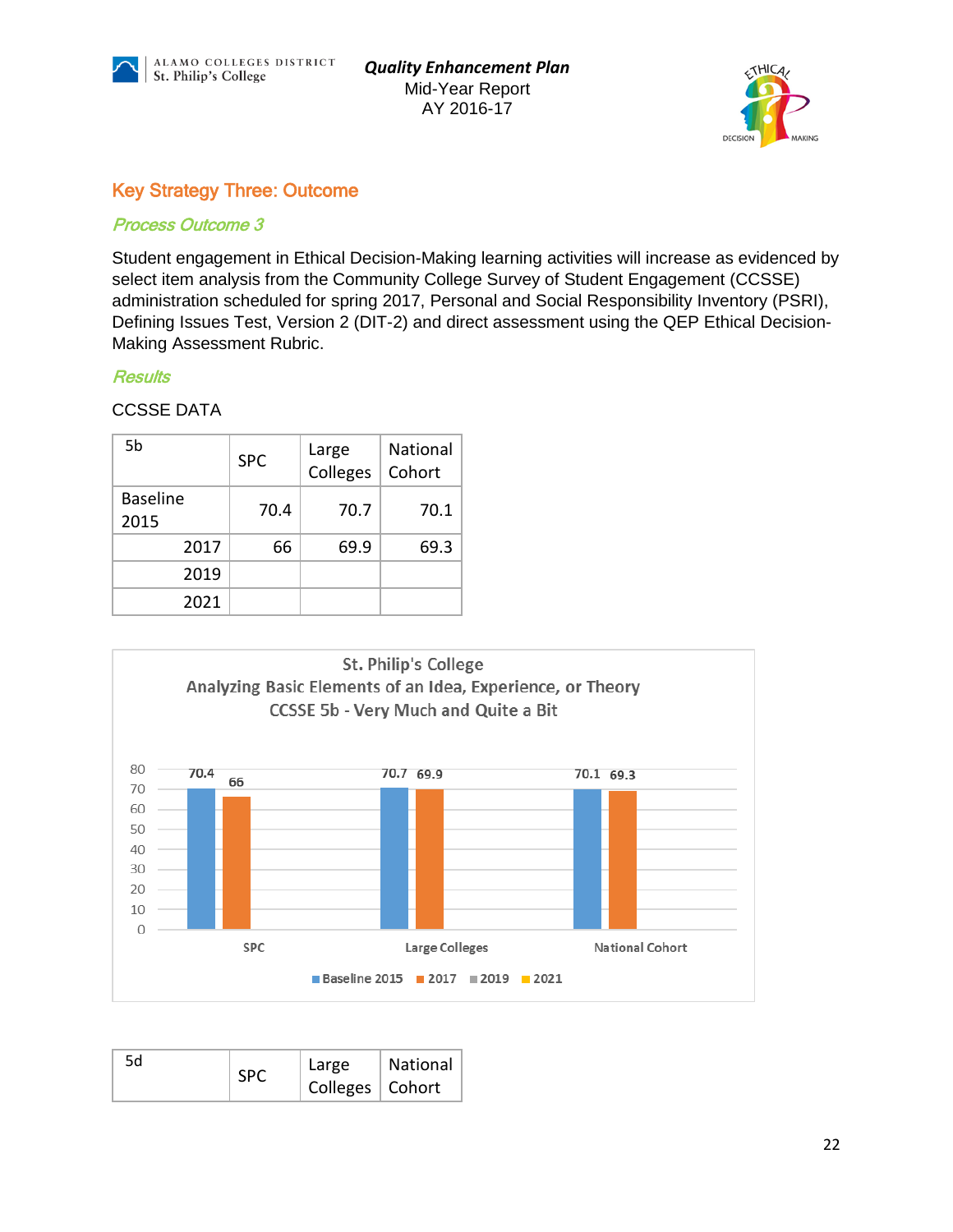



| <b>Baseline</b><br>2015 | 52.4 | 54.8 | 54.9 |
|-------------------------|------|------|------|
| 2017                    | 52.2 | 55.6 | 55.9 |
| 2019                    |      |      |      |
| 2021                    |      |      |      |



| 5e                      | <b>SPC</b> | Large<br>Colleges | <b>National</b><br>Cohort |
|-------------------------|------------|-------------------|---------------------------|
| <b>Baseline</b><br>2015 | 59         | 59.3              | 59.5                      |
| 2017                    | 56.7       | 60.3              | 60.3                      |
| 2019                    |            |                   |                           |
| 2021                    |            |                   |                           |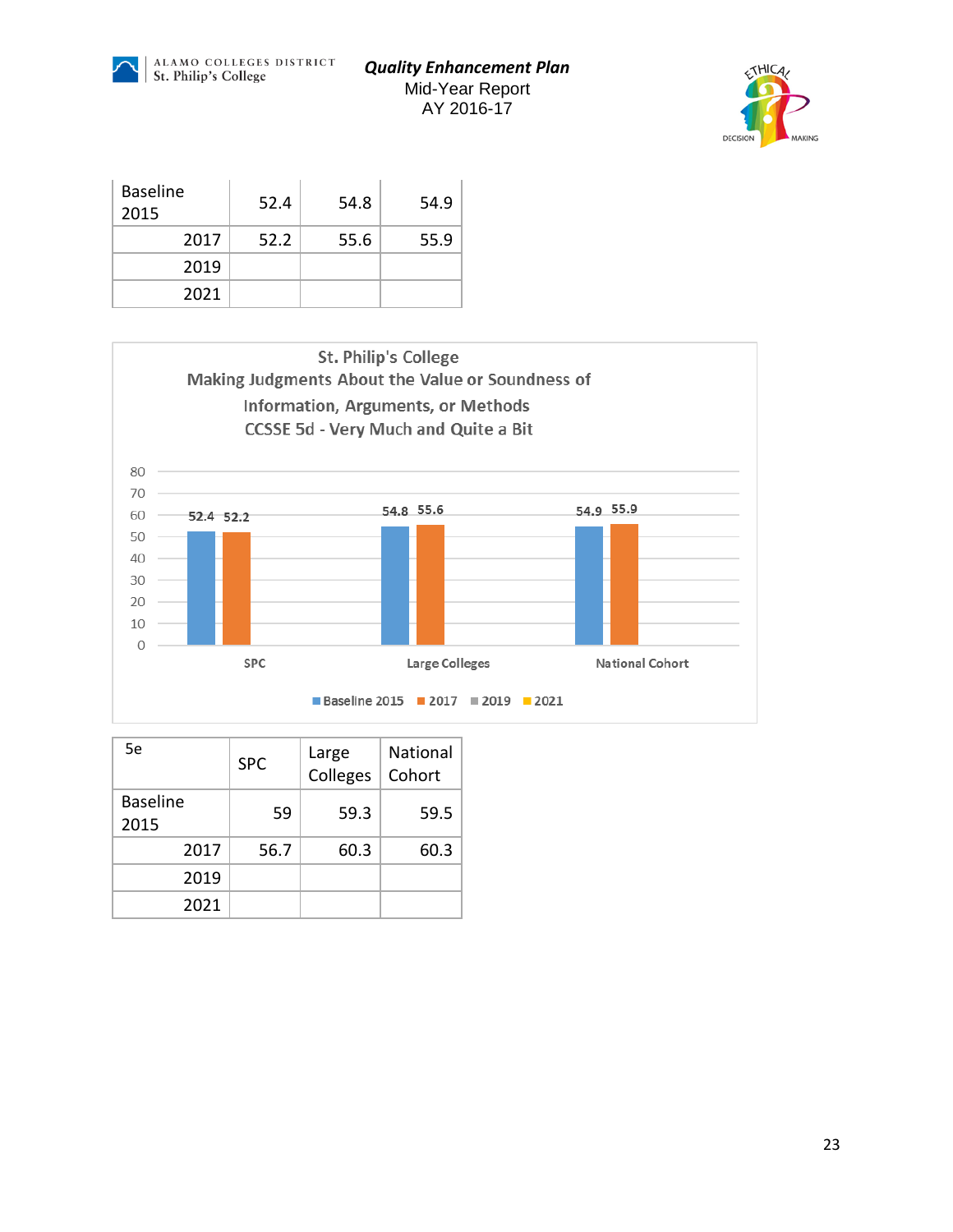





| 12e                     | <b>SPC</b> | Large<br>Colleges | <b>National</b><br>Cohort |
|-------------------------|------------|-------------------|---------------------------|
| <b>Baseline</b><br>2015 | 72.3       | 71.6              | 72.2                      |
| 2017                    | 70.1       | 69.5              | 70.4                      |
| 2019                    |            |                   |                           |
| 2021                    |            |                   |                           |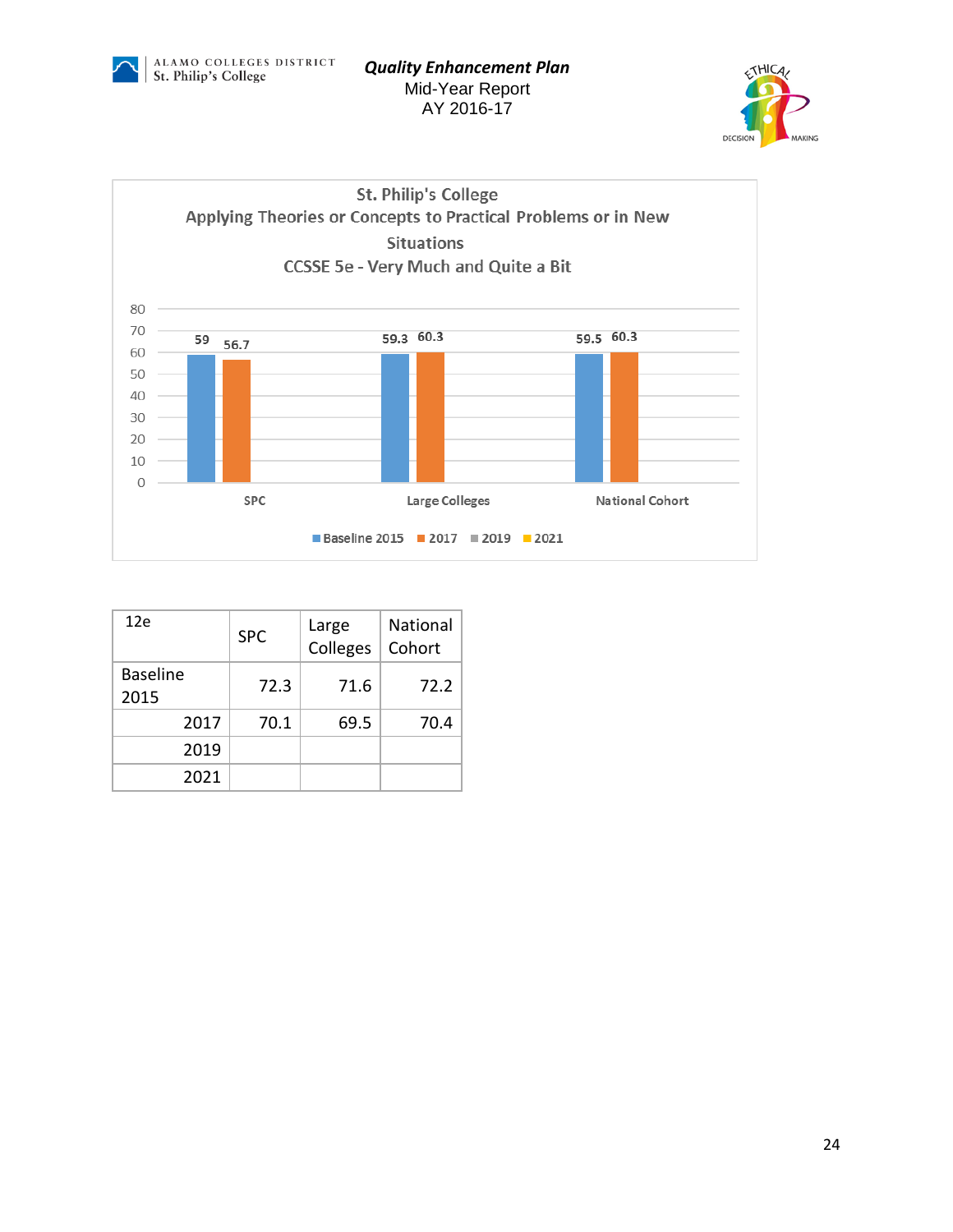





| 12j                     | <b>SPC</b> | Large<br>Colleges | <b>National</b><br>Cohort |
|-------------------------|------------|-------------------|---------------------------|
| <b>Baseline</b><br>2015 | 62.4       | 56.9              | 52.7                      |
| 2017                    |            |                   |                           |
| 2019                    |            |                   |                           |
| 2021                    |            |                   |                           |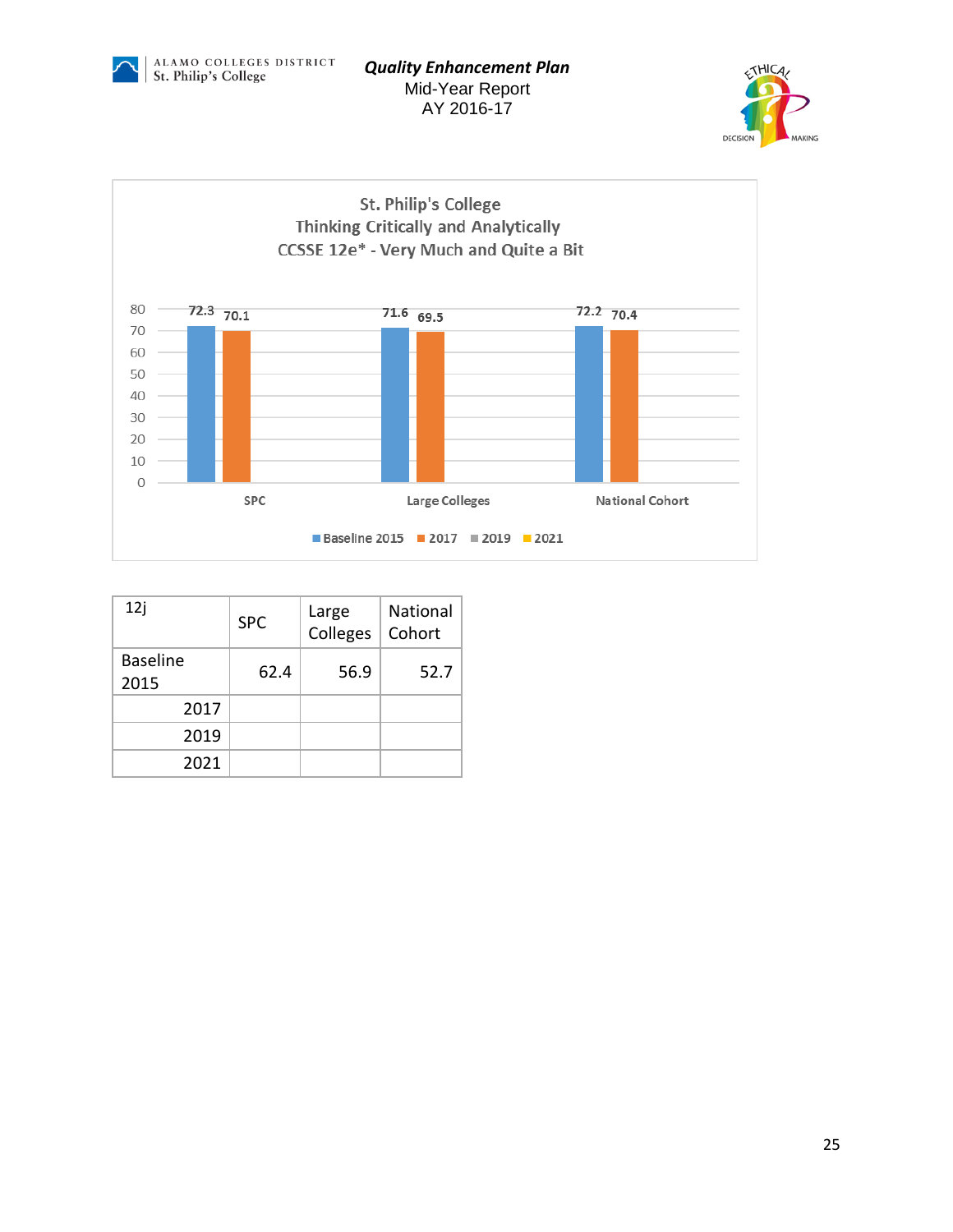





| 12 <sup>1</sup>         | <b>SPC</b> | Large<br>Colleges | <b>National</b><br>Cohort |
|-------------------------|------------|-------------------|---------------------------|
| <b>Baseline</b><br>2015 | 56.6       | 47.8              | 48.8                      |
| 2017                    |            |                   |                           |
| 2019                    |            |                   |                           |
| 2021                    |            |                   |                           |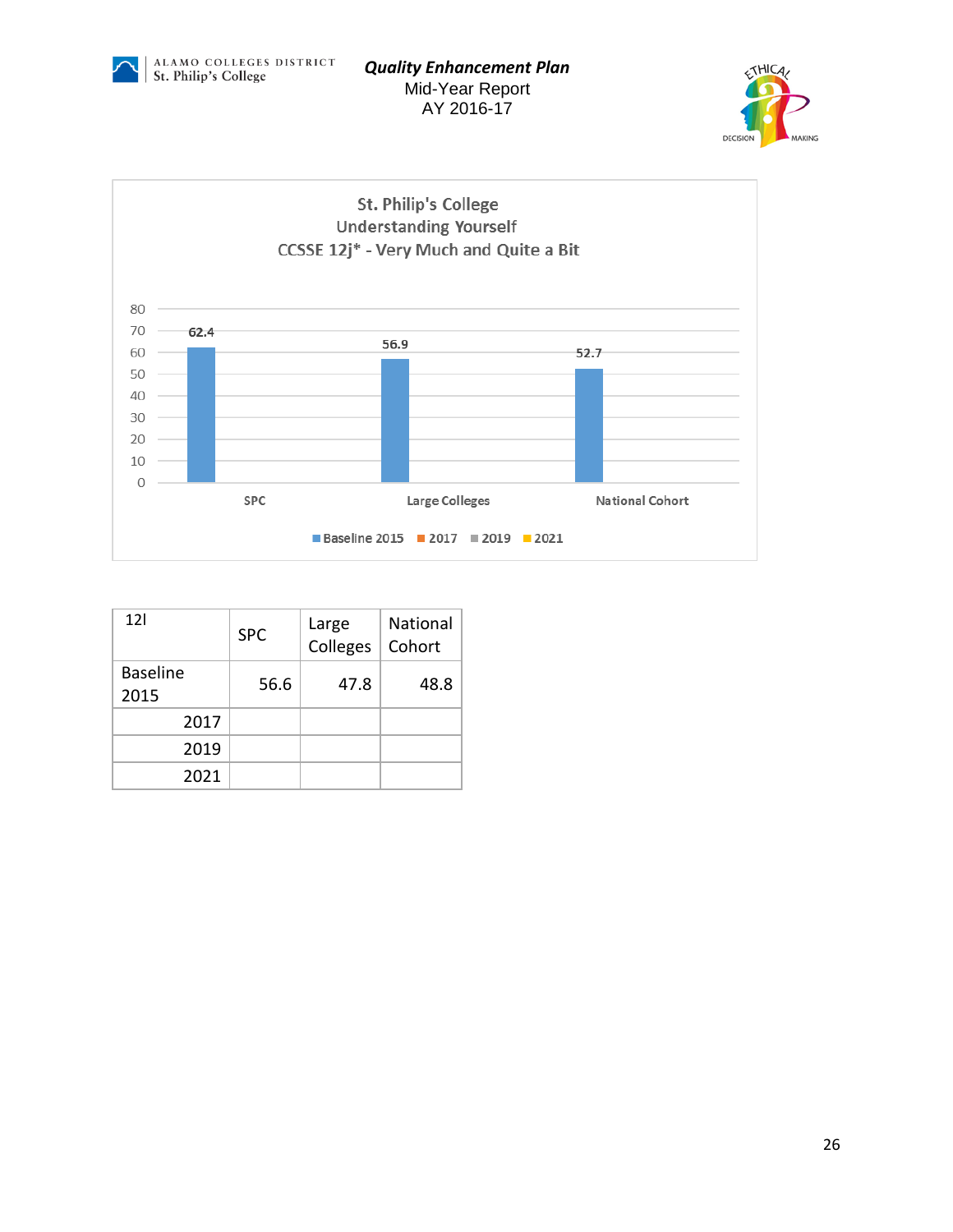





Trend analysis for specific items from the Personal and Social Responsibility Inventory also provides data to measure QEP progress. For example, 998 valid student responses to the 2016 PSRI item: *This campus helps students to develop their ethical and moral reasoning, including the ability to express and act upon personal values responsibly* demonstrates 81% Agree Somewhat to Strongly Agree and provides a baseline percentage to follow in subsequent years to track increases. This is an 11% increase from 2015 at 70%.

Faculty were asked to encourage student participation and free T-shirts were delivered through Student Life as incentives to students. The survey closed on November 13th. At that time, all SPC student body including students at our sister colleges taking a single course at SPC students had been invited to participate and 1562 students completed the survey meeting the recommended 600 student responses required for valid results. A report of the PSRI results was received by St. Philip's College February 24, 2017. These results will be available on the [QEP](file:///F:/The%20complete%20PSRI%20report%20for%20Fall%202015%20is%20available%20on%20the%20QEP%20website)  [Website.](file:///F:/The%20complete%20PSRI%20report%20for%20Fall%202015%20is%20available%20on%20the%20QEP%20website) Table 7 describes SPC results as compared to the national average for student perceptions in selected categories and provides benchmarks to track throughout the QEP.

(Source: Personal and Social Responsibility Inventory St. Philip's College Institutional Report January 2017, reported by Research Institutes for Studies in Education)

Additionally, the Defining Issues Test, Version 2 (DIT-2) provides evaluative information for Key Strategy Three. Thirteen course sections were randomly selected to submit QEP student artifacts for assessment of the QEP SLOs. These same sections were required to administer the DIT-2 to their students from November 14, 2016 through December 1, 2016. The completed paper and pencil surveys were mailed from St. Philip's College to the Center for the Study of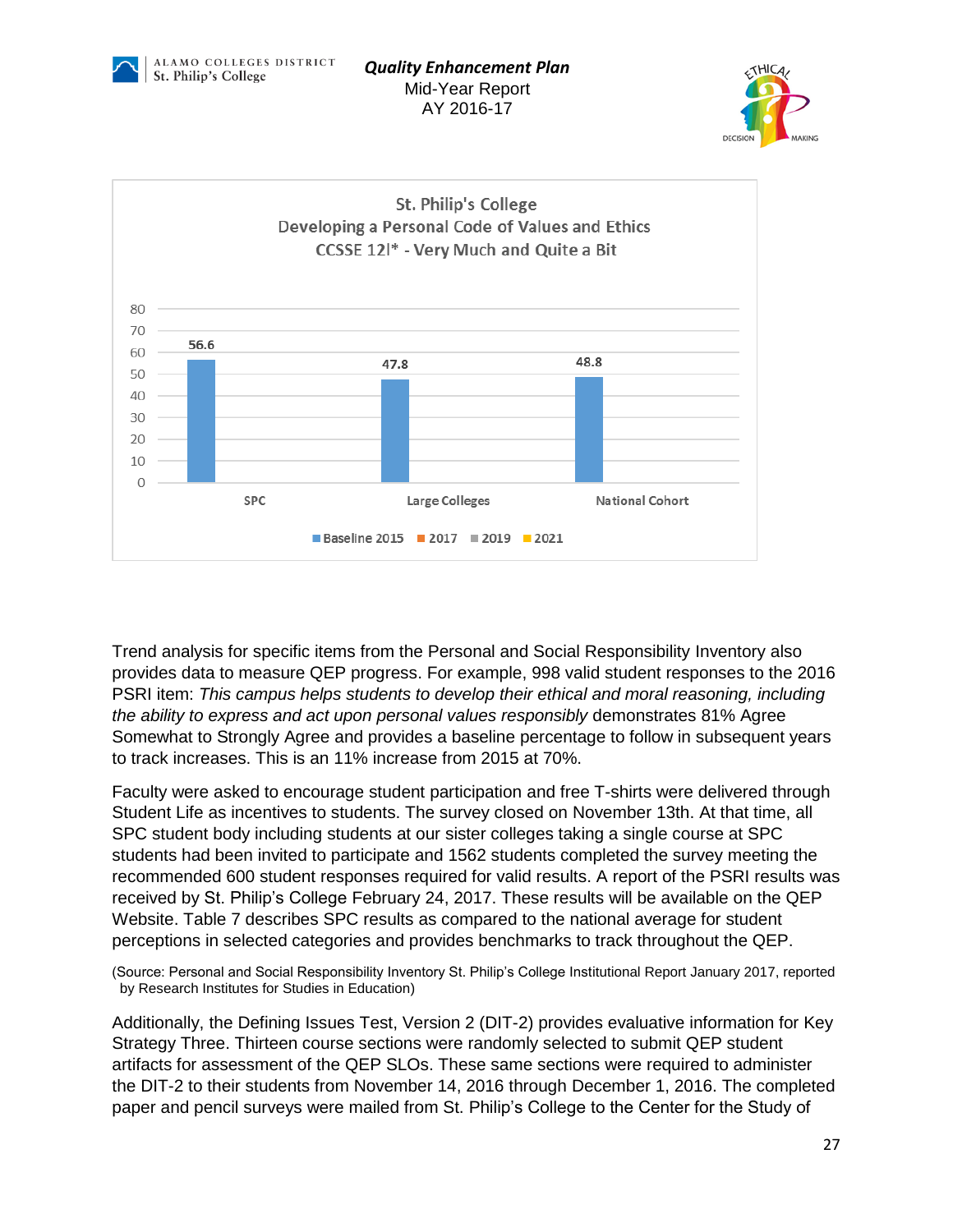



Ethical Development at University of Alabama for scoring. The QEP Team received DIT-2 results January 25, 2017. Of the 460 DIT-2 forms submitted 157 were valid for assessment. The average age of students at SPC completing the DIT-2 was 23.3. Table 2 describes the mean scores for each of the three schema/stages. The Personal Interest Stage represents the least mature stage of moral development and Post Conventional the most mature stage of moral reasoning. National Mean is from the DIT-2 manual. It is worthy of note that 2009 is the most recent report of national norms for DIT-2 data. As this is the case, for this QEP research, analysis of DIT-2 data will be longitudinal for St. Philip's College and progress measured by selfimprovement rather than exceeding national norms. Repeated administrations of the DIT-2 will provide comparative data to measure QEP progress. Furthermore, as the DIT-2 is administered to students again prior to graduation; data will be available to determine student growth in Ethical Decision-Making during their time at St. Philip's College.

| Table 8. Defining Issues Test, Version 2 - SPC Mean Scores by Schema (2016) |       |                      |  |  |
|-----------------------------------------------------------------------------|-------|----------------------|--|--|
|                                                                             | SPC.  | <b>NATIONAL MEAN</b> |  |  |
| Personal Interest (Stage 2/3)                                               | 30.43 | 26.27                |  |  |
| Maintain Norms (Stage 4)                                                    | 36.07 | 37.32                |  |  |
| Post Conventional (P Score)                                                 | 26.50 | 31.06                |  |  |

(Source: St. Philip's College Defining Issues Test, Version 2 2016 Report and Guide for DIT-2)

The complete results including the raw data from the DIT-2 are available on the [QEP Website.](http://alamo.edu/uploadedFiles/SPC/Faculty_and_Staff/QEP/Files/SPC%20DIT-2%20Fall%202015.pdf)

Although results of direct rubric assessment of student work is a measure for Process Outcome 3, since detailed results are described later in this report in the *Direct Student Learning of Ethical Decision-Making: Student Learning Outcomes* section of this report beginning on page 35, discussion will not occur here.

Based on results from PSRI, St. Philip's College exceeds the national norms for most survey items relevant to Ethical Decision-Making; although, SPC does not exceed the 2009 national mean for DIT-2 scores by schema. We anticipate that as we continue to roll out the QEP and engage students in learning activities to enhance their Ethical Decision-Making skills, we will see progressive improvement in CCSSE, PSRI and DIT-2 scores indicating successful student engagement in Ethical Decision-Making learning activities. This key strategy emphasizes our *Students First* shared value at St. Philip's College.

#### **Action**

The QEP team has directed a considerable focus to faculty and staff. A motion will be discussed with the QEP core and implantation team to refocus efforts on student activities such as QEP student focus groups. SEG grants are currently being written to support student led focus groups.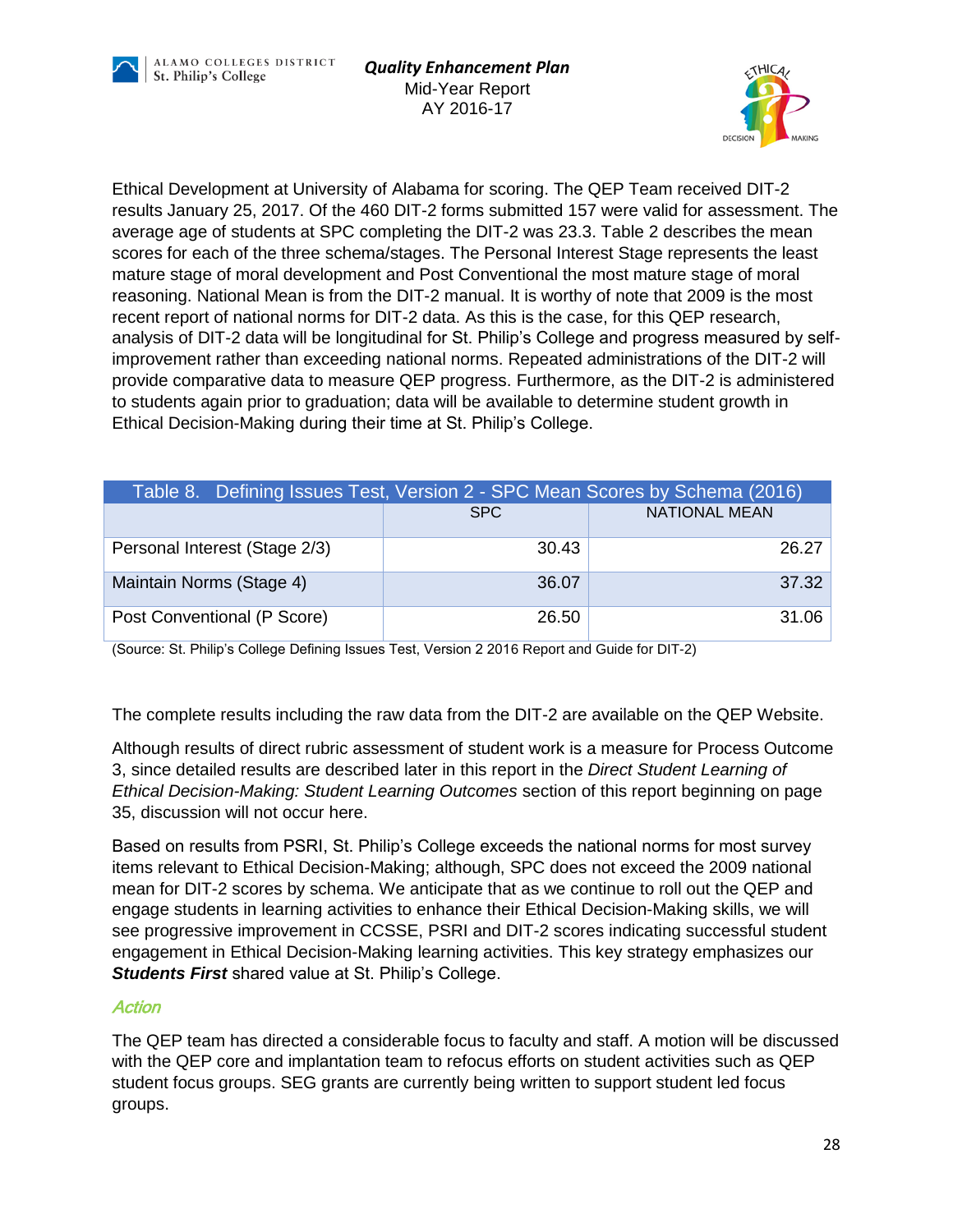



#### **CCSSE 2017 QEP Recommendation by QEP Implementation Team 9-12-17**

#### **Modification to QEP Assessment**

#### **Removal of CCSSE from QEP Assessments**

Based on information provided at QEP Implementation Team Meeting of 9/12/17, it was reported that CCSSE tracked questions 12j and 12l were permanently deleted from CCSSE 2017 and thereafter. In addition, question 12e was changed somewhat and may no longer align with baseline data.

Since the relationship between CCSSE tracked questions and QEP focus was strongest in the 12 category, particularly 12l where students were asked a question directly related to ethics, the CCSSE survey may not be as indicative of student attainment and the connectivity to QEP focus may have been lost. Without the critical Category 12 questions, the remaining Category 5 questions (mostly indirect) do not provide the substantive data needed to assess the QEP.

The QEP Implementation Team considered options for dealing with the changes in CCSSE, including the possibility of modifying or ceasing use of CCSSE for purposes of the QEP. The three remaining QEP assessments, Artifact Assessment, PSRI, and DIT-2, strongly support the QEP and are more directly related to QEP focus, goals and student learning outcomes.

After active discussion and a consensus vote, the Team, Directors and SACSCOC Liaison decided to propose to administration that the CCSSE be removed as one of the four key QEP assessments of student learning outcomes. The recommendation, justification and data will be carried forward to administration for proposed action.

If approved, the QEP Assessment methodology would be modified to reflect the changes. The Team recommendation/justification and subsequent administrative decision would be documented in the QEP Annual Report and QEP Impact Report as part of the historical changes to QEP as required by SACSCOC.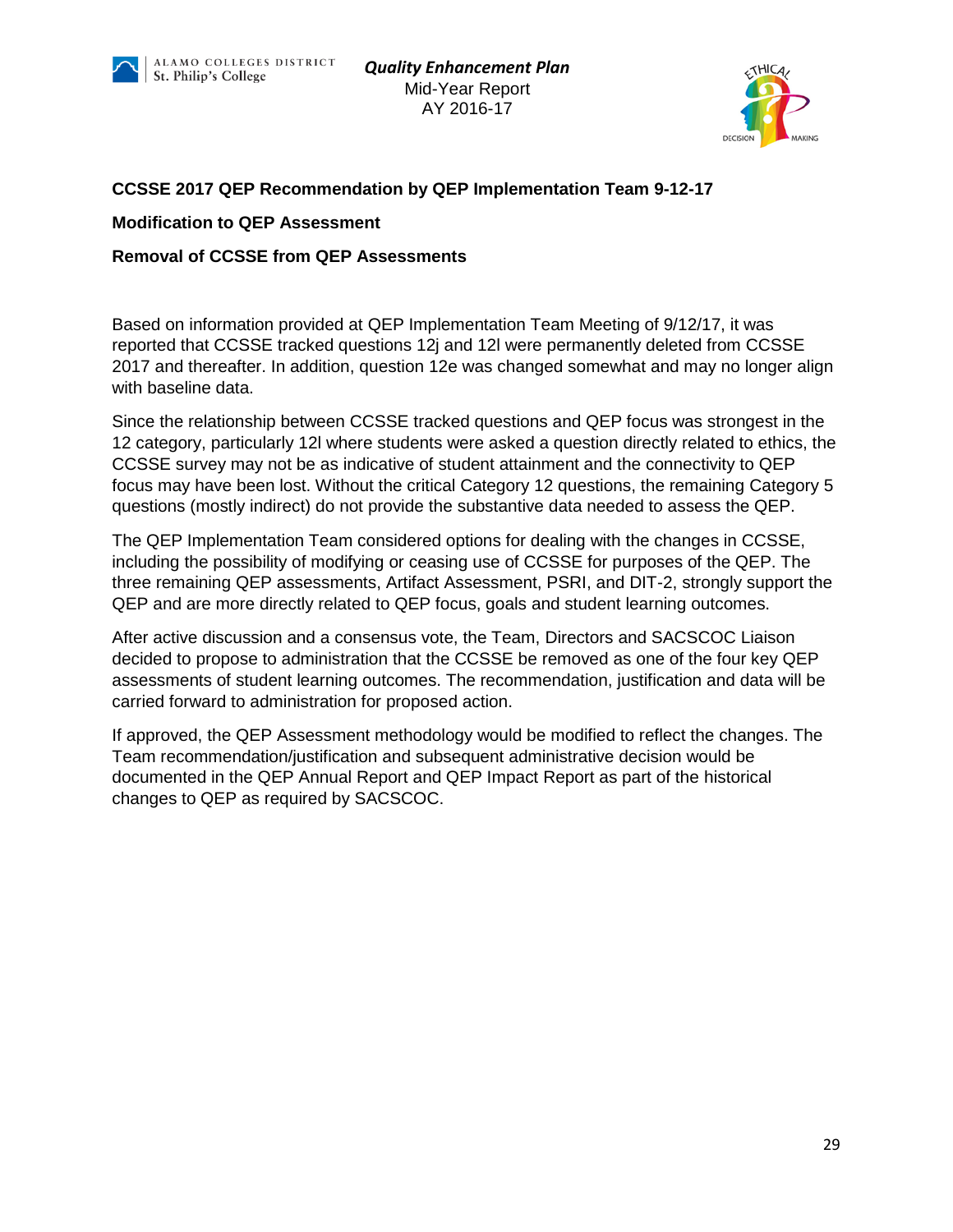



## Key Strategy Four: Develop SPC Community-Wide Ethical Decision-Making Awareness

The three primary methods to market the QEP are print media, digital media and classroom discussion/inclusion of the QEP logo, focus statement and SLOs on all SPC course syllabi.

#### Implementation: Print and Digital Media

A wide variety of print media share QEP information. Posters with the logo and EDM process are now located in every SPC classroom. Larger posters with the logo and process are displayed in multiple visible locations in major traffic areas across both campuses. Yard signs with the QEP logo are placed across MLK and SWC campuses. QEP information is included in college distributed print media such as student planners, newsletters, EDM process bookmarks and Student Engagement "talking points" cards. Print media and posters have also been distributed to distance locations.

The QEP logo and a "Tip of the Week" is displayed on all College digital signs. The QEP logo and focus statement is found as a screensaver on computer monitors throughout both campuses. The QEP Website offers public access to information about the QEP. QEP Progress Reports to the President's Cabinet, QEP Core Team and QEP Implementation Team minutes are posted weekly to the QEP Website. When students were asked how they learned about the focus of the QEP in focus groups held during AY 2015-2016, the majority of students responded that posters, syllabus review, in-class discussions and digital media informed them of the Ethical Decision-Making QEP.

In addition to print and digital media, marketing tools for the QEP include items such as pens, pencils, bracelets, flash drives and T-Shirts to help disseminate the Ethical Decision-Making message to our constituents.

## External Constituent/Alumni Survey

A direct approach was implemented in fall 2016 to conduct QEP EDM surveys to external constituents. One Hundred and one surveys were submitted from various programs in the: Culinary Arts, Physical Therapist Assistant, Medical Laboratory Services, Business Information Solutions, Advance Manufacturing, Nursing, and Radiography. Table 8 describes the results of the 101 completed/valid surveys: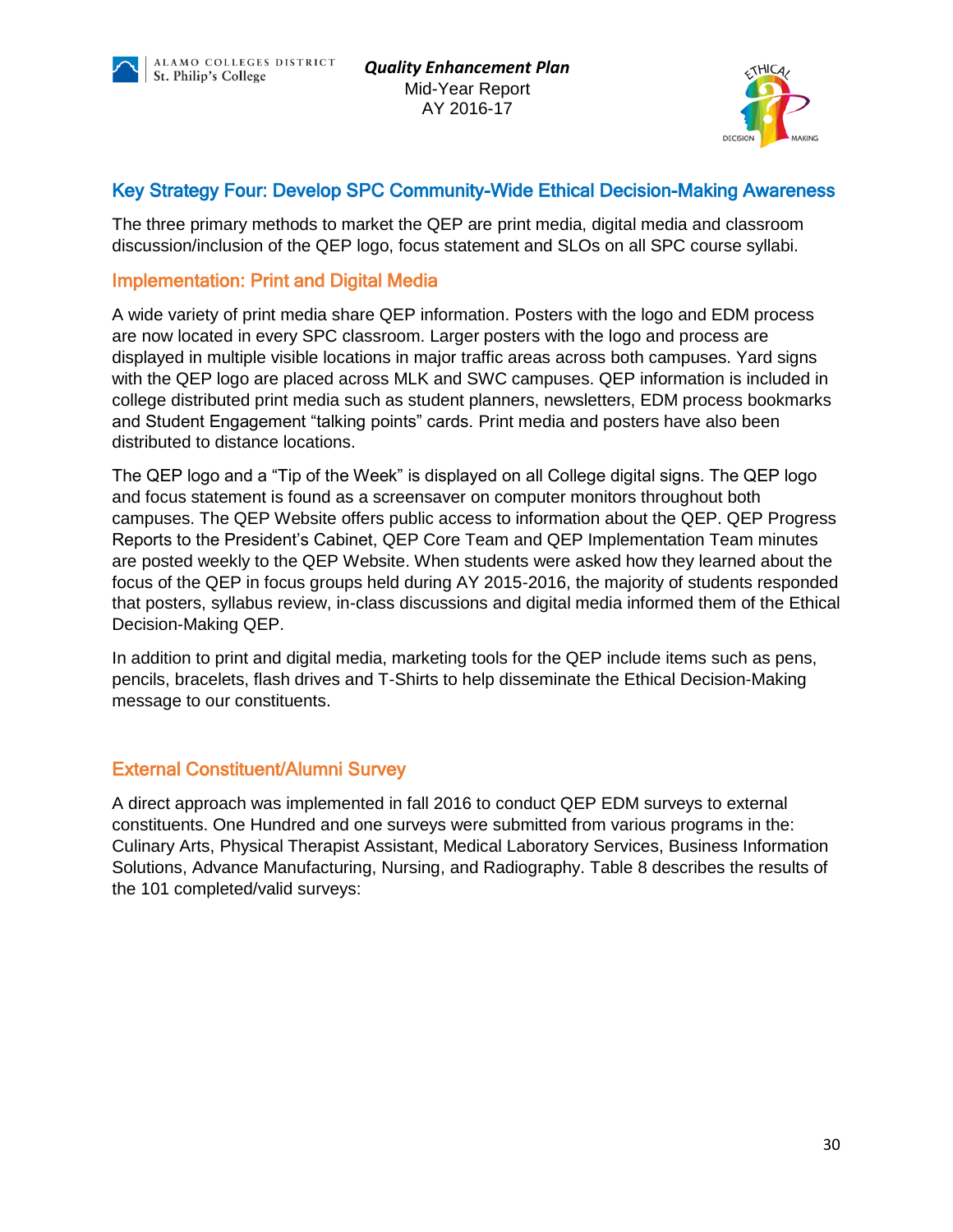



| Table 8. Fall 2016 External Constituent/Alumni Survey Results        |                       |       |  |  |  |  |  |  |  |
|----------------------------------------------------------------------|-----------------------|-------|--|--|--|--|--|--|--|
| <b>RESPONSE ITEM</b>                                                 | AGREE OR              |       |  |  |  |  |  |  |  |
|                                                                      | <b>STRONGLY AGREE</b> |       |  |  |  |  |  |  |  |
| I was aware of ethics education at SPC.                              | 77/101                | 76.2% |  |  |  |  |  |  |  |
| SPC provides a foundation in ethics to use for a guide in            | 91/101                | 90.1% |  |  |  |  |  |  |  |
| decision-making processes for students.                              |                       |       |  |  |  |  |  |  |  |
| SPC provides clear expectations for students in terms of ethical     | 87/101                | 86.1% |  |  |  |  |  |  |  |
| behavior.                                                            |                       |       |  |  |  |  |  |  |  |
| SPC coursework has specific learning assignments dedicated to        | 88/101                | 87.1% |  |  |  |  |  |  |  |
| ethics education.                                                    |                       |       |  |  |  |  |  |  |  |
| SPC offers several opportunities for extracurricular involvement     | 82/101                | 81.2% |  |  |  |  |  |  |  |
| with ethical concerns.                                               |                       |       |  |  |  |  |  |  |  |
| Students at SPC are challenged to seek out good decision-            | 89/101                | 88.1% |  |  |  |  |  |  |  |
| making on ethical issues.                                            |                       |       |  |  |  |  |  |  |  |
| Students at SPC realize living out integrity is a life-long pursuit. | 82/101                | 81.2% |  |  |  |  |  |  |  |
|                                                                      |                       |       |  |  |  |  |  |  |  |

*Selected Comments*

*"I have observed that ethics education comes from the example set by the faculty, as much as it comes from the curriculum. Students learn by example, and the faculty of the Radiography Program set an excellent example."*

*"This was my introduction to the Ethical Decision-Making process. I was unaware the SPC does this. I'm impressed with the concept and look forward to seeing this in students."*

*"Very refreshing to have this program in place."*

(Source: QEP External Constituent/Alumni Surveys)

#### Key Strategy Four: Outcome

#### Process Outcome 4

Awareness of Ethical Decision-Making emphasis at SPC will increase as evidenced by select item analysis from the Community College Survey of Student Engagement (CCSSE), Personal and Social Responsibility Inventory (PSRI) and the External Constituent/Alumni Survey.

#### **Results**

Baseline data for future trend analysis indicated per CCSSE (2015) 56.6% of students surveyed agreed Very Much to Quite a Bit *developing a personal code of values and ethics is a major focus of this campus*. This will be compared to the CCSSE 2017 data. Baseline data from the PSRI (2015) revealed 69% of respondents Agree Somewhat to Strongly Agree *Helping students to develop their ethical and moral reasoning is a major focus of this campus and 71.4% of* external constituents surveyed (2016) are aware of ethics education at SPC. The communitywide awareness strategy has been successful and we project incremental increases each year of the QEP as we focus on Ethical Decision-Making at St. Philip's College. Our shared value of *Community Engaged* is well represented by this aspect of QEP implementation.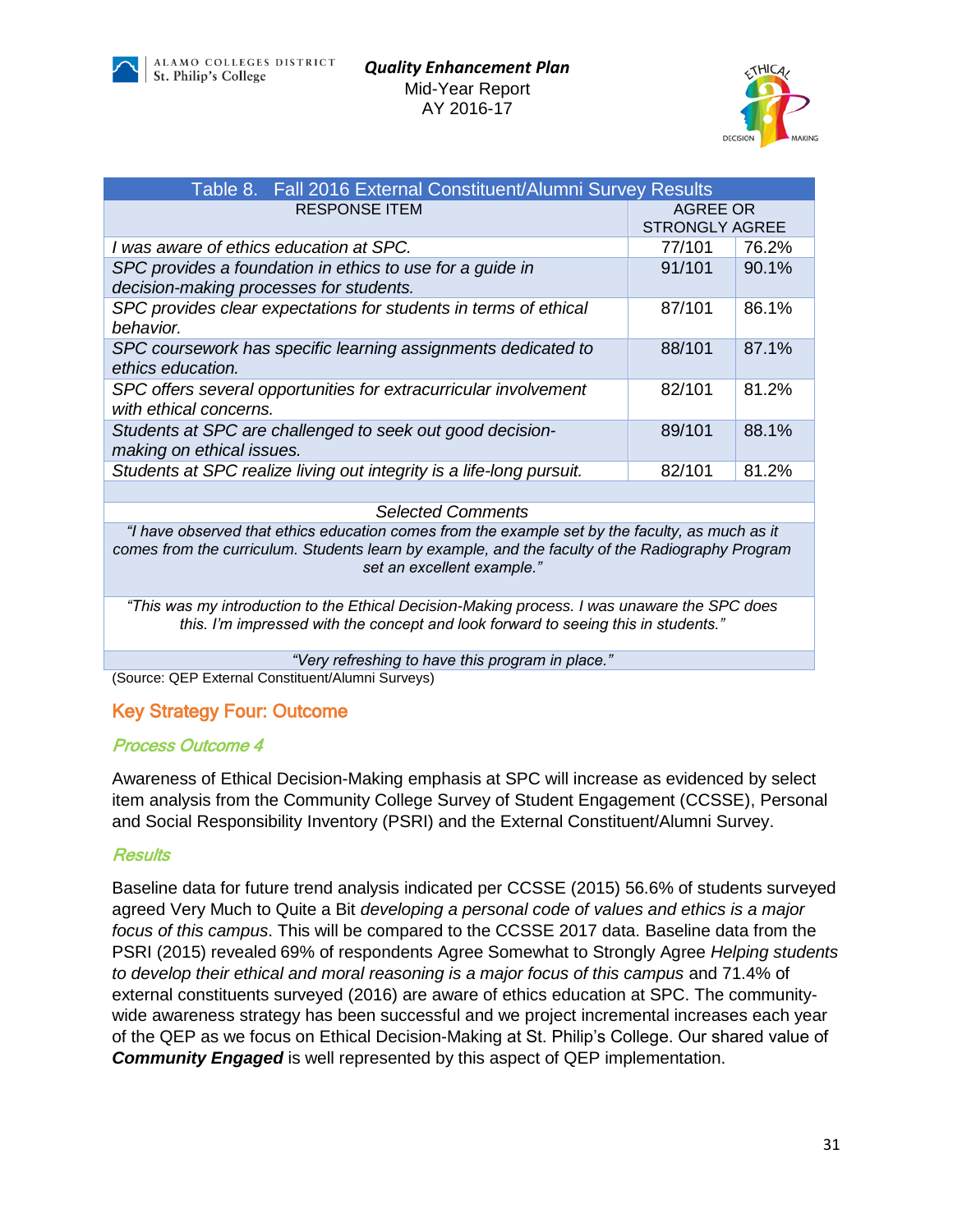



#### **Action**

An increase in participation from external constituents was noticed based on the direct connection with advisory committee members on QEP Directors. In spring, this was approved to be an assigned role to one of the QEP team members. The QEP directors will continue with this plan of action.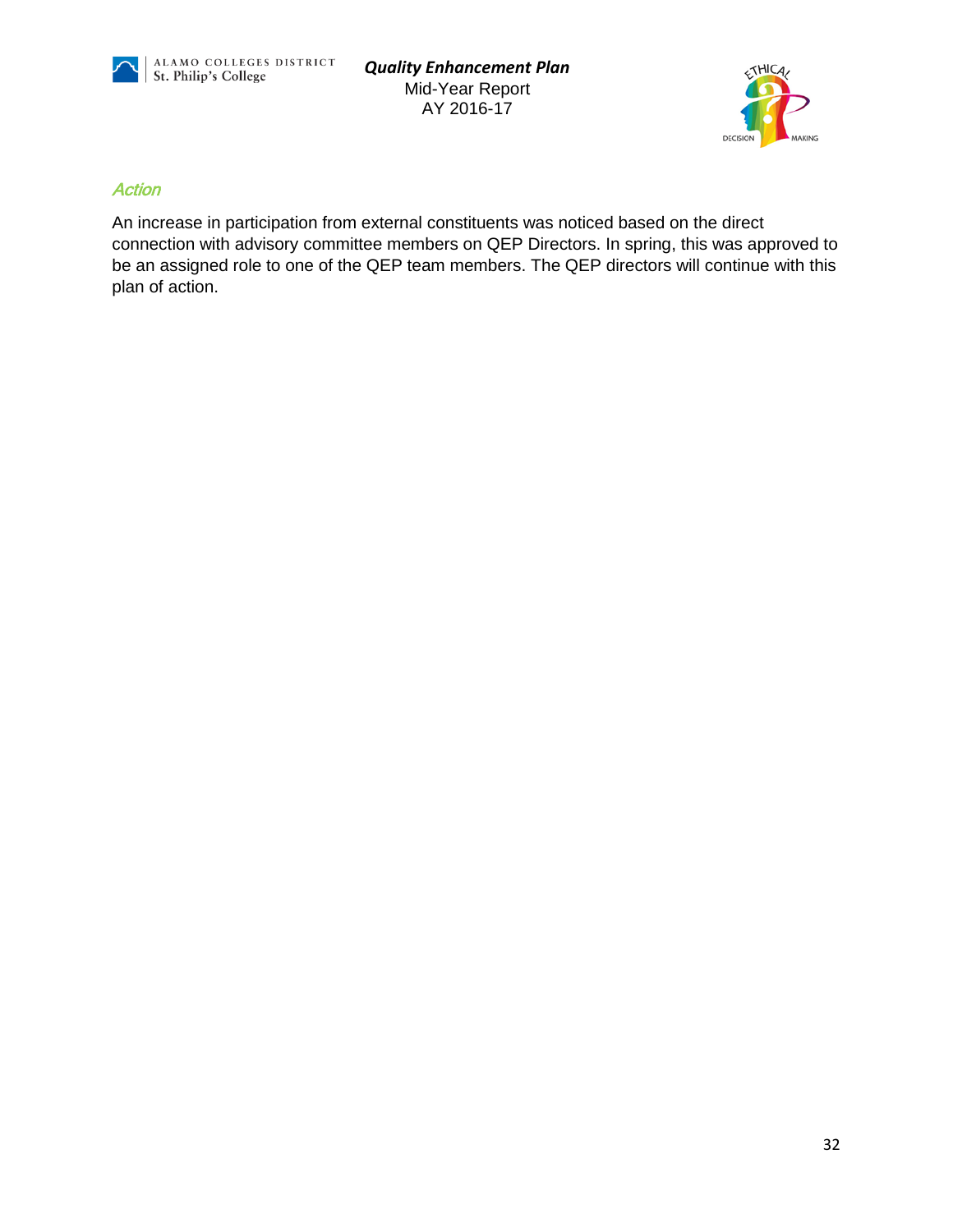



# QEP Budget Summary

| 112001-820007-5010                       |                |                                |                    |         |                |
|------------------------------------------|----------------|--------------------------------|--------------------|---------|----------------|
| <b>Quality Enhancement Plan</b>          |                |                                |                    |         |                |
|                                          |                |                                |                    |         |                |
|                                          |                |                                |                    |         |                |
| <b>Description</b>                       | <b>Account</b> | <b>Budget</b>                  | <b>Commitments</b> |         | <b>Balance</b> |
| <b>Advertising Expense - Promotional</b> | 71003          | \$<br>12,200.00                | \$<br>11,787.80    | \$      | 412.20         |
| Postage Charges                          | 71101          | \$                             | \$<br>13.95        | \$      | (13.95)        |
| <b>Independent Contractor</b>            | 71151          | \$                             |                    | \$      |                |
| Software Maintenance and Support         | 71204          | \$<br>13,900.00                | \$<br>13,899.95    | \$      | 0.05           |
| <b>Instructional Supplies</b>            | 71252          | \$<br>7,200.00                 | \$<br>3,000.00     | \$      | 4,200.00       |
| <b>Office Supplies</b>                   | 71255          | \$<br>750.00                   | \$<br>279.60       | \$      | 470.40         |
| <b>Employee Professional Development</b> | 71654          | \$<br>5,000.00                 | \$<br>270.00       | \$      | 4,730.00       |
| Student Prizes, Awards, Attendance       | 71667          | \$<br>20,000.00                | \$<br>20,000.00    | \$      |                |
| <b>Student Test or Certificate Fee</b>   | 71668          | \$<br>4,000.00                 | \$<br>25.63        | \$      | 3,974.37       |
| Rental of Equipment Expense              | 71672          | \$                             | \$<br>331.99       | \$      | (331.99)       |
| <b>Printing Services</b>                 | 71691          | \$<br>300.00                   | \$<br>2,723.00     | \$      | (2,423.00)     |
| <b>Student Registrations</b>             | 71692          |                                | \$<br>100.00       | \$      | (100.00)       |
| <b>Employee USA Travel</b>               | 73010          | \$<br>8,000.00                 |                    | \$      | 8,000.00       |
| TRAVEL - In Town Mileage/Parking         | 73011          | \$                             | \$<br>27.96        | \$      | (27.96)        |
| TRAVEL - Out of Town Mileage/Parking     | 73012          | \$                             | \$<br>58.46        | \$      | (58.46)        |
| TRAVEL - Out of Town Lodging             | 73015          | \$<br>$\overline{a}$           | \$<br>1,820.36     | \$      | (1,820.36)     |
| TRAVEL - Out of Town Meals               | 73016          | \$<br>$\overline{\phantom{a}}$ | \$<br>357.00       | \$      | (357.00)       |
| TRAVEL - Other Travel                    | 73017          | \$                             | \$<br>112.94       | $\zeta$ | (112.94)       |
| TRAVEL - Student                         | 73022          | \$<br>$\blacksquare$           | \$<br>1,370.56     | \$      | (1,370.56)     |
|                                          |                |                                |                    |         |                |
|                                          |                |                                |                    |         |                |
|                                          |                |                                |                    |         |                |
|                                          |                | \$<br>71,350.00                | \$<br>56,179.20    | \$      | 15,170.80      |